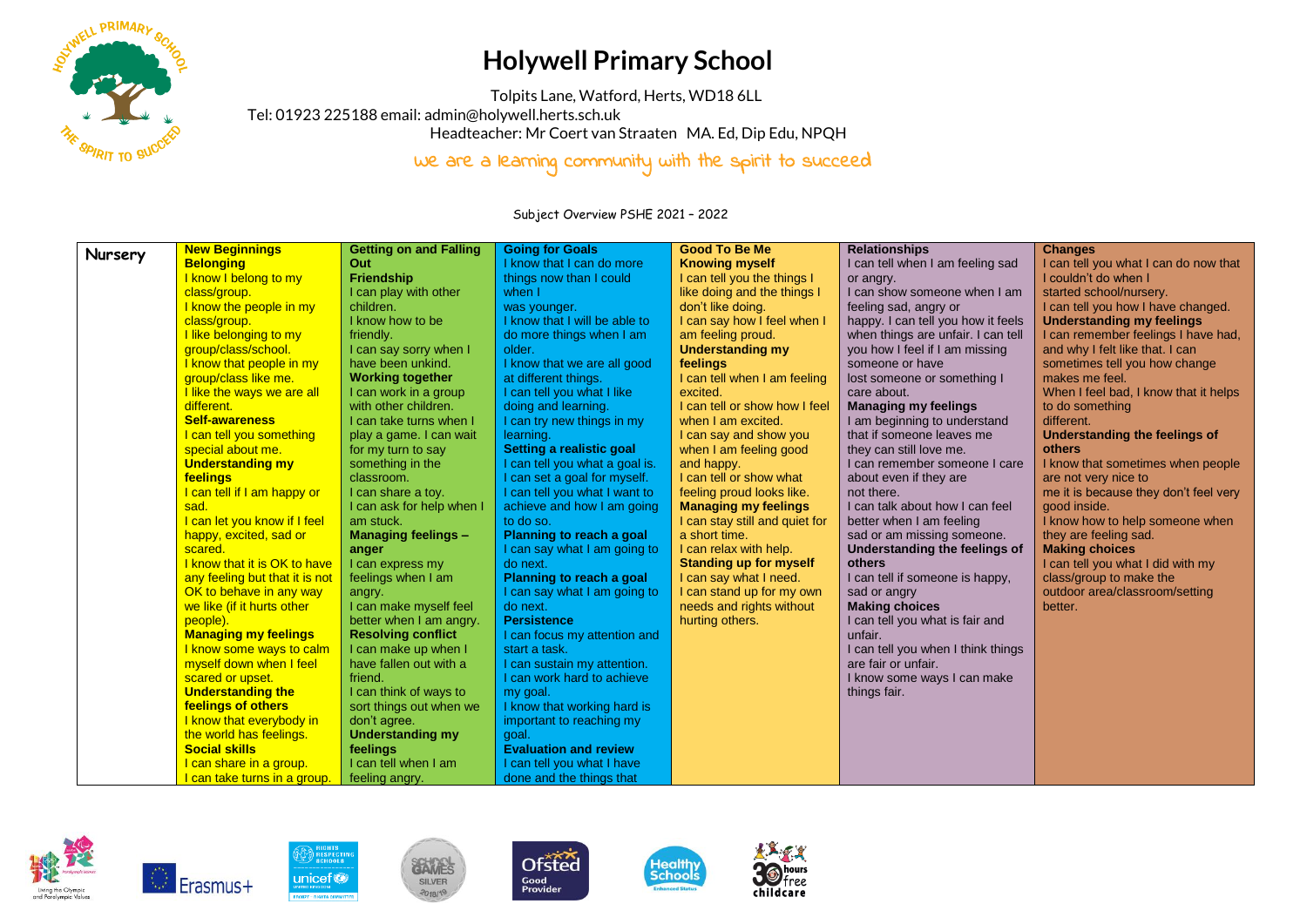|           | I can join in with other                     | I can tell when other       | worked well.                   |                                |                                    |                                       |
|-----------|----------------------------------------------|-----------------------------|--------------------------------|--------------------------------|------------------------------------|---------------------------------------|
|           | children playing a game.                     | people are angry.           |                                |                                |                                    |                                       |
|           | I know how to be kind to                     | <b>Anti-Bullying</b>        |                                |                                |                                    |                                       |
|           | people who are new or                        | I can tell you some ways    |                                |                                |                                    |                                       |
|           | visiting                                     | in which children can be    |                                |                                |                                    |                                       |
|           | the classroom.                               | unkind and bully others.    |                                |                                |                                    |                                       |
|           | <b>Understanding rights</b>                  | I can tell you how it feels |                                |                                |                                    |                                       |
|           |                                              |                             |                                |                                |                                    |                                       |
|           | and responsibilities                         | when someone bullies        |                                |                                |                                    |                                       |
|           | I know what to do in my                      | you.                        |                                |                                |                                    |                                       |
|           | classroom/setting.                           | I can be kind to children   |                                |                                |                                    |                                       |
|           |                                              | who have been bullied.      |                                |                                |                                    |                                       |
|           |                                              | I know who I could talk     |                                |                                |                                    |                                       |
|           |                                              | to in school if I was       |                                |                                |                                    |                                       |
|           |                                              | feeling                     |                                |                                |                                    |                                       |
|           |                                              | unhappy or being            |                                |                                |                                    |                                       |
|           |                                              | bullied.                    |                                |                                |                                    |                                       |
|           |                                              | I know what to do if I am   |                                |                                |                                    |                                       |
|           |                                              | bullied.                    |                                |                                |                                    |                                       |
| Reception | <b>New Beginnings</b>                        | Friendship                  | <b>Going for Goals</b>         | <b>Good To Be Me</b>           | <b>Relationships</b>               | <b>Changes</b>                        |
|           | <b>Belonging</b>                             | I can play with other       | I know that I can do more      | <b>Knowing myself</b>          | I can tell when I am feeling sad   | I can tell you what I can do now that |
|           | I know I belong to my                        | children.                   | things now than I could        | I can tell you the things I    | or angry.                          | I couldn't do when I                  |
|           | class/group.                                 | I know how to be            | when I                         | like doing and the things I    | I can show someone when I am       | started school/nursery.               |
|           | I know the people in my                      | friendly.                   | was younger.                   | don't like doing.              | feeling sad, angry or              | I can tell you how I have changed.    |
|           | class/group.                                 | I can say sorry when I      | I know that I will be able to  | I can say how I feel when I    | happy.                             | <b>Understanding my feelings</b>      |
|           | I like belonging to my                       | have been unkind.           | do more things when I am       | am feeling proud.              | I can tell you how it feels when   | I can remember feelings I have had,   |
|           | group/class/school.                          | <b>Working together</b>     | older.                         | <b>Understanding my</b>        | things are unfair.                 | and why I felt like that.             |
|           | I know that people in my                     | I can work in a group       | I know that we are all good    | feelings                       | I can tell you how I feel if I am  | I can sometimes tell you how          |
|           | group/class like me.                         | with other children.        | at different things.           | I can tell when I am feeling   | missing someone or have            | change makes me feel.                 |
|           | I like the ways we are all                   | I can take turns when I     | I can tell you what I like     | excited.                       | lost someone or something I        | When I feel bad, I know that it helps |
|           | different.                                   | play a game.                | doing and learning.            | I can tell or show how I feel  | care about.                        | to do something                       |
|           | <b>Self-awareness</b>                        | I can wait for my turn to   | I can try new things in my     | when I am excited.             | <b>Managing my feelings</b>        | different.                            |
|           | I can tell you something                     | say something in the        | learning.                      | I can say and show you         | I am beginning to understand       | <b>Understanding the feelings of</b>  |
|           |                                              |                             |                                |                                | that if someone leaves me they     |                                       |
|           | special about me.<br><b>Understanding my</b> | classroom.                  | Setting a realistic goal       | when I am feeling good         | can still love me.                 | others                                |
|           |                                              | I can share a toy.          | I can tell you what a goal is. | and happy.                     |                                    | I know that sometimes when people     |
|           | feelings                                     | I can ask for help when I   | I can set a goal for myself.   | I can tell or show what        | I can remember someone I care      | are not very nice to                  |
|           | I can tell if I am happy or                  | am stuck.                   | I can tell you what I want to  | feeling proud looks like.      | about even if they are not there.  | me it is because they don't feel very |
|           | sad.                                         | <b>Managing feelings -</b>  | achieve and how I am going     | <b>Managing my feelings</b>    | I can talk about how I can feel    | good inside.                          |
|           | I can let you know if I feel                 | anger                       | to do so.                      | I can stay still and quiet for | better when I am feeling sad or    | I know how to help someone when       |
|           | happy, excited, sad or                       | I can express my            | Planning to reach a goal       | a short time.                  | am missing someone.                | they are feeling sad.                 |
|           | scared.                                      | feelings when I am          | I can say what I am going to   | I can relax with help.         | Understanding the feelings of      | <b>Making choices</b>                 |
|           | I know that it is OK to have                 | angry.                      | do next.                       | <b>Standing up for myself</b>  | others                             | I can tell you what I did with my     |
|           | any feeling but that it is not               | I can make myself feel      | Planning to reach a goal       | I can say what I need.         | I can tell if someone is happy,    | class/group to make the               |
|           | OK to behave in any way                      | better when I am angry.     | I can say what I am going to   | I can stand up for my own      | sad or angry                       | Outdoor area/classroom/               |
|           | we like (if it hurts other                   | <b>Resolving conflict</b>   | do next.                       | needs and rights without       | <b>Making choices</b>              | setting better.                       |
|           | people).                                     | I can make up when I        | <b>Persistence</b>             | hurting others.                | I can tell you what is fair and    |                                       |
|           | <b>Managing my feelings</b>                  | have fallen out with a      | I can focus my attention and   |                                | unfair.                            |                                       |
|           | I know some ways to calm                     | friend.                     | start a task.                  |                                | I can tell you when I think things |                                       |
|           | myself down when I feel                      | I can think of ways to      | I can sustain my attention.    |                                | are fair or unfair.                |                                       |
|           | scared or upset.                             | sort things out when we     | I can work hard to achieve     |                                | I know some ways I can make        |                                       |
|           | <b>Understanding the</b>                     | don't agree.                | my goal.                       |                                | things fair                        |                                       |
|           | feelings of others                           | <b>Understanding my</b>     | I know that working hard is    |                                |                                    |                                       |
|           | I know that everybody in                     | feelings                    | important to reaching my       |                                |                                    |                                       |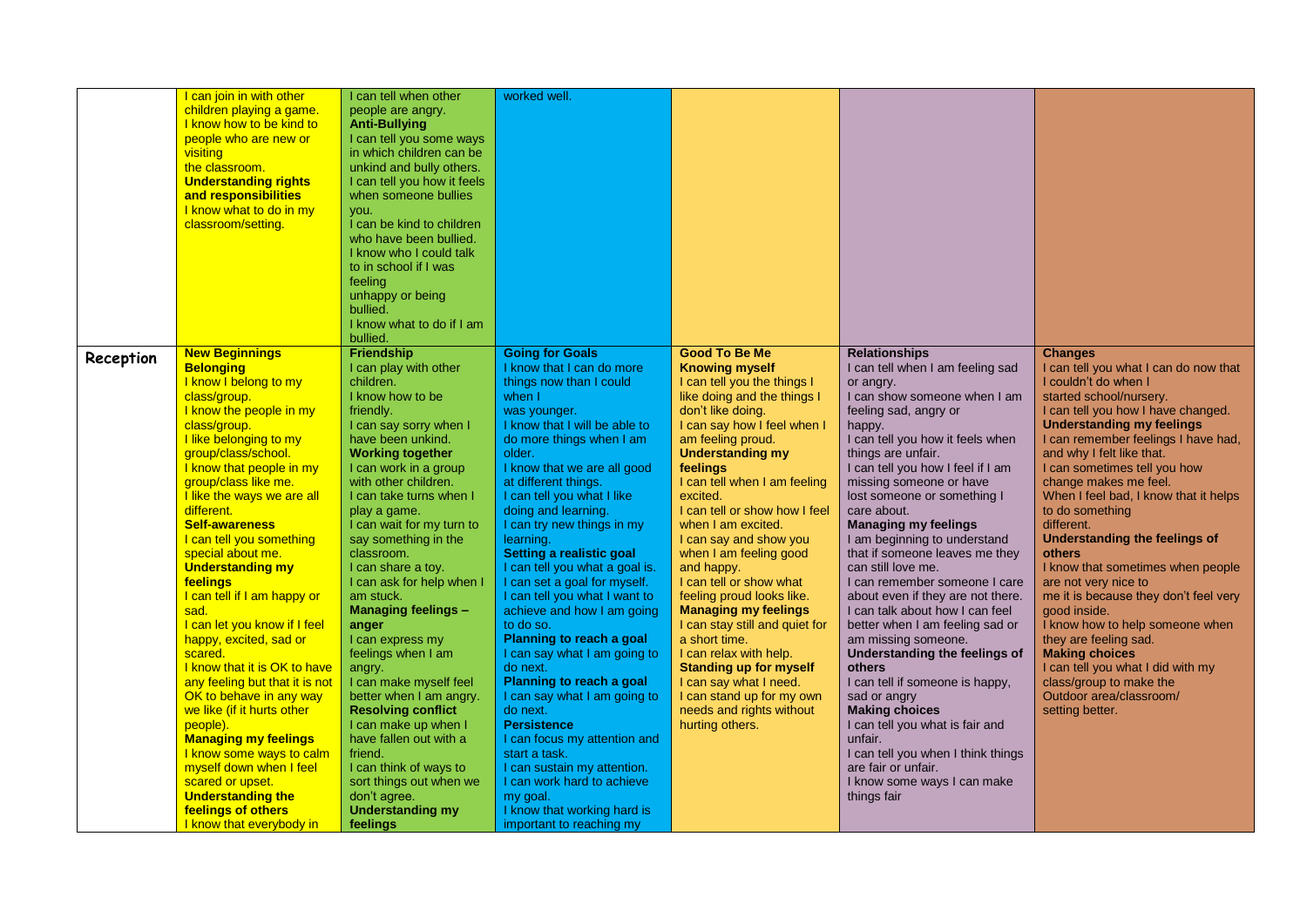|        | the world has feelings.<br><b>Social skills</b><br>I can share in a group.<br>I can take turns in a group.<br>I can join in with other<br>children playing a game.<br>I know how to be kind to<br>people who are new or<br>visiting<br>the classroom.<br><b>Understanding rights</b><br>and responsibilities<br>I know what to do in my<br>classroom/setting.                                                                                                                                                                                                                                                                               | I can tell when I am<br>feeling angry.<br>I can tell when other<br>people are angry.<br><b>Anti-Bullying</b><br>I can tell you some ways<br>in which children can be<br>unkind and bully others.<br>I can tell you how it feels<br>when someone bullies<br>you.<br>I can be kind to children<br>who have been bullied.<br>I know who I could talk<br>to in school if I was<br>feeling<br>unhappy or being<br>bullied.<br>I know what to do if I am<br>bullied.                                                                                                                                                                                                                                                                           | goal.<br><b>Evaluation and review</b><br>I can tell you what I have<br>done and the things that<br>worked well.                                                                                                                                                                                                                                                                                                                                                                                                                                                                                                                                                                                                                                                                                                                                                            |                                                                                                                                                                                                                                                                                                                                                                                                                                                                                                                                                                                                                        |                                                                                                                                                                                                                                                                                                                                                                                                                                                                                                                                                                                                                                                                                                                                                                                                                                                                                                                                                          |                                                                                                                                                                                                                                                                                                                                                                                                                                                                                                                                                                                                                                                                                                                                                                                                                                                                                                                                                                                                                                                                                                  |
|--------|---------------------------------------------------------------------------------------------------------------------------------------------------------------------------------------------------------------------------------------------------------------------------------------------------------------------------------------------------------------------------------------------------------------------------------------------------------------------------------------------------------------------------------------------------------------------------------------------------------------------------------------------|------------------------------------------------------------------------------------------------------------------------------------------------------------------------------------------------------------------------------------------------------------------------------------------------------------------------------------------------------------------------------------------------------------------------------------------------------------------------------------------------------------------------------------------------------------------------------------------------------------------------------------------------------------------------------------------------------------------------------------------|----------------------------------------------------------------------------------------------------------------------------------------------------------------------------------------------------------------------------------------------------------------------------------------------------------------------------------------------------------------------------------------------------------------------------------------------------------------------------------------------------------------------------------------------------------------------------------------------------------------------------------------------------------------------------------------------------------------------------------------------------------------------------------------------------------------------------------------------------------------------------|------------------------------------------------------------------------------------------------------------------------------------------------------------------------------------------------------------------------------------------------------------------------------------------------------------------------------------------------------------------------------------------------------------------------------------------------------------------------------------------------------------------------------------------------------------------------------------------------------------------------|----------------------------------------------------------------------------------------------------------------------------------------------------------------------------------------------------------------------------------------------------------------------------------------------------------------------------------------------------------------------------------------------------------------------------------------------------------------------------------------------------------------------------------------------------------------------------------------------------------------------------------------------------------------------------------------------------------------------------------------------------------------------------------------------------------------------------------------------------------------------------------------------------------------------------------------------------------|--------------------------------------------------------------------------------------------------------------------------------------------------------------------------------------------------------------------------------------------------------------------------------------------------------------------------------------------------------------------------------------------------------------------------------------------------------------------------------------------------------------------------------------------------------------------------------------------------------------------------------------------------------------------------------------------------------------------------------------------------------------------------------------------------------------------------------------------------------------------------------------------------------------------------------------------------------------------------------------------------------------------------------------------------------------------------------------------------|
| Year 1 | <b>New Beginnings</b><br>1a) to recognise what<br>they like and dislike,<br>what is fair and unfair,<br>and what is right and<br>wrong;<br>1c) to recognise, name<br>and deal with their<br>feelings in a positive way;<br>1d) to think about<br>themselves, learn from<br>their experiences and<br>recognise what they are<br>good at;<br>2c) to recognise choices<br>they can make, and the<br>difference between right<br>and wrong;<br>2d) to agree and follow<br>rules for their group and<br>classroom, and to<br>understand how rules<br>help them;<br>2e) to realise that people<br>and other living things<br>have needs, and that | <b>Getting on and Falling</b><br>Out<br>1a) to recognise what<br>they like and dislike,<br>what is fair and unfair.<br>and what is right and<br>wrong;<br>1c) to recognise, name<br>and deal with feelings in<br>a positive way;<br>1d) to think about<br>themselves, learn from<br>their experiences and<br>recognise what they are<br>good at;<br>1e) how to set simple<br>goals;<br>2c) to recognise choices<br>they can make, and<br>recognise the difference<br>between right and<br>wrong;<br>2h) to contribute to the<br>life of the class and the<br>school;<br>4a) to recognise how<br>their behaviour affects<br>other people;<br>4b) to listen to other<br>people, and play and<br>work cooperatively;<br>4c) to identify and | <b>Going for Goals</b><br>1c) to recognise, name and<br>deal with their feelings in a<br>positive way;<br>1d) to think about<br>themselves, learn from their<br>experiences and recognise<br>what they are good at;<br>1e) to know how to set a<br>simple goal;<br>4a) to recognise how their<br>behaviour affects other<br>people.<br>To learn about safety online<br>and the responsible use of<br>ICT<br>To think about themselves,<br>to learn from experiences, to<br>recognise and celebrate<br>their strengths and set<br>simple but challenging goals<br>To share their opinions on<br>things that matter to them<br>and explain their views<br>through discussion with one<br>other person and the whole<br>class.<br>To learn that money comes<br>from different sources and<br>can be used for different<br>purposes, including the<br>concepts of spending and | <b>Good To Be Me</b><br>1c) to recognise, name<br>and deal with their<br>feelings in a positive way;<br>1d) to think about<br>themselves, learn from<br>their experiences and<br>recognise what they are<br>good at;<br>1e) how to set a simple<br>goal;<br>1h) to contribute to the<br>life of the class and the<br>school;<br>4b) to listen to other<br>people and work and play<br>cooperatively;<br>4c) to identify and<br>respect the differences<br>and similarities between<br>people;<br>4g) to consider social and<br>moral dilemmas that they<br>come across in everyday<br>life.<br>To learn about good and | <b>Relationships</b><br>1a) to recognise what they like<br>and dislike, what is fair and<br>unfair, and what is right and<br>wrong;<br>1b) to share opinions on things<br>that matter to them and explain<br>their views:<br>1h) to contribute to the life of the<br>class and the school;<br>2a) to take part in discussions<br>with one other person and the<br>whole class;<br>2c) to recognise choices they<br>can make<br>2d) to agree and follow rules for<br>their group and classroom, and<br>to understand how rules help<br>them;<br>2e) to realise that people and<br>other living things have needs,<br>and that they have<br>responsibilities to meet them;<br>2f) that they belong to various<br>groups and communities, such<br>as family and school<br>3a) how to make simple choices<br>that improve their health and<br>well-being<br>3f) recognise that all household<br>products, including medicines,<br>can be harmful if not used | <b>Changes</b><br>1a) to recognise what they like and<br>dislike, what is fair and unfair, and<br>what is right and wrong;<br>1b) to share their opinions on things<br>that matter to them and explain their<br>views;<br>1d) to think about themselves, learn<br>from their experiences and<br>recognise what they are good at;<br>1e) how to set a simple goal;<br>2a) to take part in discussions with<br>one other person and the whole<br>class:<br>2c) to recognise choices they can<br>make, and recognise the difference<br>between right and wrong;<br>2d) to agree and follow rules for their<br>group and classroom, and<br>understand how rules help them<br>4a) to recognise how their behaviour<br>affects other people;<br>4d) that family and friends should<br>care for each other; to show the<br>importance of telling the truth and<br>the consequences of lying.<br>To learn about change and loss and<br>the associated feelings (including<br>moving home, losing toys, pets or<br>friends)<br>To know about people who look after<br>them within school, who to go to if |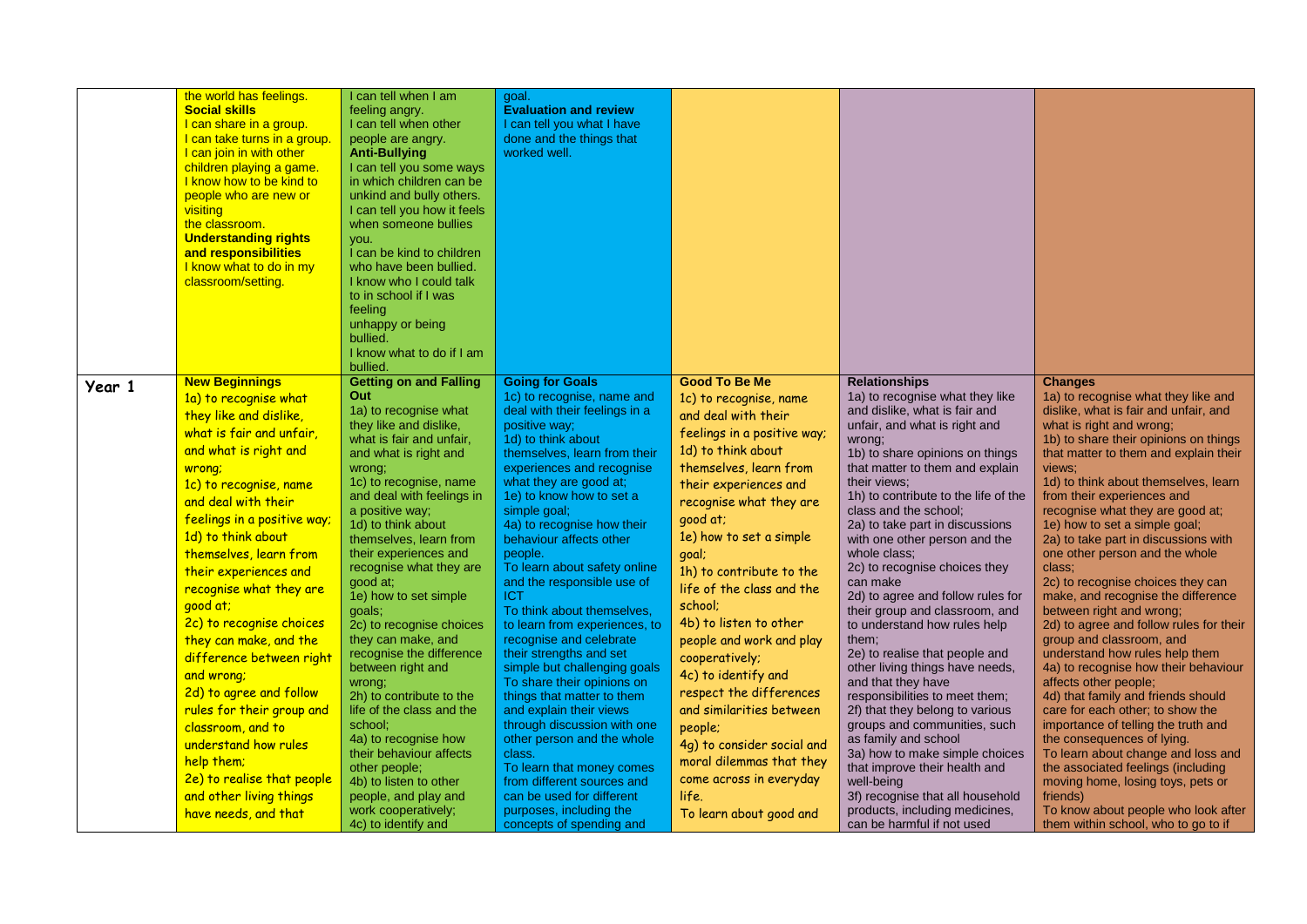| they have responsibilities<br>to meet them;<br>2f) that they belong to<br>various groups and<br>communities, such as<br>family and school;<br>2h) to contribute to the<br>life of the class and the<br>school;<br>4a) to recognise how<br>their behaviour affects<br>other people;<br>4b) to listen to other<br>people and work and play<br>cooperatively;<br>4c) to identify and<br>respect the differences<br>and similarities between<br>people;<br>4d) that family and<br>friends should care for<br>each other.<br>3e) the names of the<br>main parts of the body-<br>in Science | respect the differences<br>and similarities between<br>people;<br>4d) that family and<br>friends should care for<br>each other.<br><b>ANTI-BULLYING</b><br>WEEK:<br><b>Say No to Bullying-</b><br><b>SEAL</b><br>Children will be taught:<br>1a) to recognise what<br>they like and dislike,<br>what is fair and unfair,<br>and what is right and<br>wrong;<br>1b) to share opinions on<br>things that matter to<br>them and explain their<br>views;<br>1c) to recognise, name<br>and deal with their<br>feelings in a positive<br>way;<br>2c) to recognise choices<br>they can make, and<br>recognise the difference<br>between right and<br>wrong;<br>4a) to recognise how<br>their behaviour affects<br>other people;<br>4c) to identify and<br>respect the differences<br>and similarities between<br>people;<br>4d) that family and<br>friends should care for<br>each other;<br>4e) that there are<br>different types of teasing<br>and bullying, that<br>bullying is wrong, and<br>how to get help to deal<br>with bullying.<br>To learn about safety | saving. | not so good feelings, a<br>vocabulary to describe<br>their feelings to others<br>and simple strategies for<br>managing feelings<br>To communicate their<br>feelings to others, to<br>recognise how others<br>show feelings and how<br>others respond<br>What constitutes a<br>healthy lifestyle,<br>including the benefits of<br>physical activity, rest,<br>healthy eating and dental<br>health<br>To name main parts of<br>the body, including<br>external genitalia,<br>similarities and<br>differences between<br>boys and girls<br>To recognise what they<br>like and dislike, how to<br>make real and informed<br>choices that improve<br>their physical and<br>emotional health, to<br>recognise that choices<br>can have good and not so<br>good consequences | properly<br>3g) recognise rules for, and<br>ways of keeping safe, including<br>basic road safety, and about<br>people who can help them to<br>stay safe<br>4d) that family and friends<br>should care for each other.<br>4d) to realise the nature and<br>consequences of racism,<br>teasing, bullying and aggressive<br>behaviours, and how to respond<br>to them and ask for help;<br>4f) that differences and<br>similarities between people<br>arise from a number of factors,<br>including cultural, ethnic, racial<br>and religious diversity, gender<br>and disability;<br>4g) where individuals, families<br>and groups can get help and<br>support. | they are worried and how to attract<br>their attention.<br>To know ways that pupils can help<br>these people to look after them |
|---------------------------------------------------------------------------------------------------------------------------------------------------------------------------------------------------------------------------------------------------------------------------------------------------------------------------------------------------------------------------------------------------------------------------------------------------------------------------------------------------------------------------------------------------------------------------------------|--------------------------------------------------------------------------------------------------------------------------------------------------------------------------------------------------------------------------------------------------------------------------------------------------------------------------------------------------------------------------------------------------------------------------------------------------------------------------------------------------------------------------------------------------------------------------------------------------------------------------------------------------------------------------------------------------------------------------------------------------------------------------------------------------------------------------------------------------------------------------------------------------------------------------------------------------------------------------------------------------------------------------------------------------------------|---------|-----------------------------------------------------------------------------------------------------------------------------------------------------------------------------------------------------------------------------------------------------------------------------------------------------------------------------------------------------------------------------------------------------------------------------------------------------------------------------------------------------------------------------------------------------------------------------------------------------------------------------------------------------------------------------------------------------------------------------------------------------------------------|--------------------------------------------------------------------------------------------------------------------------------------------------------------------------------------------------------------------------------------------------------------------------------------------------------------------------------------------------------------------------------------------------------------------------------------------------------------------------------------------------------------------------------------------------------------------------------------------------------------------------------------------------------------|---------------------------------------------------------------------------------------------------------------------------------|
|                                                                                                                                                                                                                                                                                                                                                                                                                                                                                                                                                                                       | online and the<br>responsible use of ICT                                                                                                                                                                                                                                                                                                                                                                                                                                                                                                                                                                                                                                                                                                                                                                                                                                                                                                                                                                                                                     |         |                                                                                                                                                                                                                                                                                                                                                                                                                                                                                                                                                                                                                                                                                                                                                                       |                                                                                                                                                                                                                                                                                                                                                                                                                                                                                                                                                                                                                                                              |                                                                                                                                 |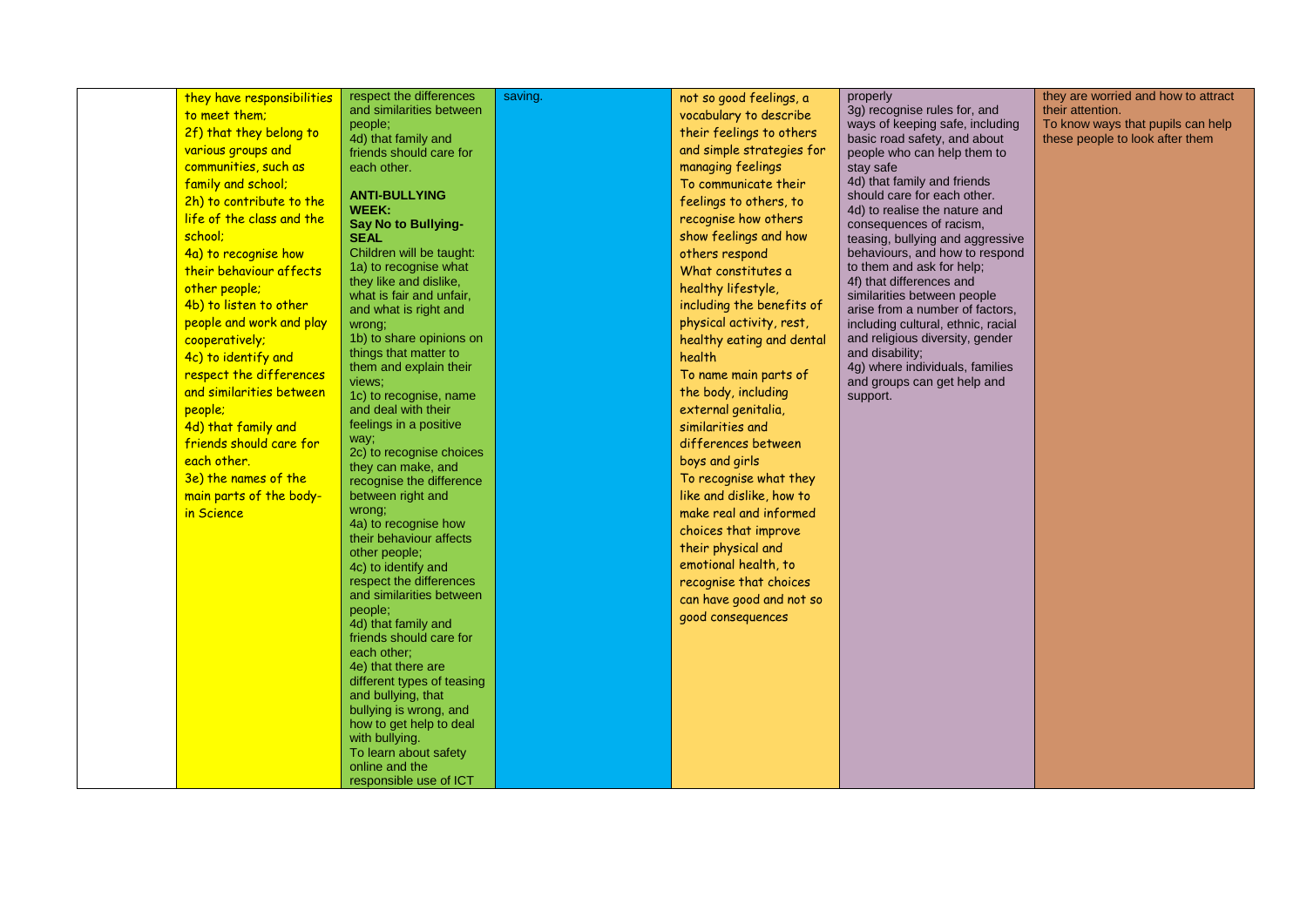| Year 2 | <b>New Beginnings</b>          | Getting on and falling                                 | <b>Going for Goals</b>                                      | <b>Good to be Me</b>                               | <b>Relationships</b>                                 | <b>Changes</b>                                                |
|--------|--------------------------------|--------------------------------------------------------|-------------------------------------------------------------|----------------------------------------------------|------------------------------------------------------|---------------------------------------------------------------|
|        |                                | out                                                    | 1a) to recognise what they                                  | 1c) to recognise, name and                         | 1a) to recognise what they like                      | 1c) to recognise, name and deal with                          |
|        | 1a) to recognise what they     | 1a) to recognise what                                  | like and dislike                                            | deal with their feelings in a                      | and dislike                                          | their feelings in a positive way;                             |
|        | like and dislike, what is fair | they like and dislike,                                 | 1b) to share opinions on                                    | positive way;                                      | 1b) to share their opinions on                       | 1d) to think about themselves, learn                          |
|        | and unfair, and what is        | what is fair and unfair.                               | things that matter to them                                  | 1d) to think about                                 | things that matter to them and                       | from their experiences and                                    |
|        |                                | and what is right and                                  | and explain their views;                                    | themselves, learn from                             | explain their views                                  | recognise what they are good at:                              |
|        | right and wrong;               | wrong;                                                 | 1c) to recognise, name and                                  | their experiences and                              | 2a) to take part in discussions                      | 1e) how to set a simple goal;                                 |
|        |                                | 1c) to recognise, name                                 | deal with their feelings in a                               | recognise what they are                            | with one other person and the                        | 2a) to take part in discussions with                          |
|        | 1c) to recognise, name         | and deal with feelings in                              | positive way;                                               | good at:                                           | whole class                                          | one other person and the whole                                |
|        | and deal with their feelings   | a positive way;                                        | 1e) to know how to set a                                    | 1e) how to set a simple                            | 2d) to understand how rules                          | class;                                                        |
|        | in a positive way;             | 1d) to think about                                     | simple goal;                                                | goal;                                              | help them                                            | 2c) to recognise choices they can                             |
|        |                                | themselves, learn from                                 | 2a) to take part in                                         | 1h) to contribute to the life                      | 2e) to realise that people and                       | make, and recognise the difference                            |
|        | 1d) to think about             | their experiences and                                  | discussions with one other                                  | of the class and the school:                       | other living things have needs.                      | between right and wrong;                                      |
|        | themselves, learn from         | recognise what they are<br>good at;                    | person and the whole class;                                 | 4b) to listen to other people<br>and work and play | and that they have<br>responsibilities to meet them; | 4a) to recognise how their behaviour<br>affects other people; |
|        | their experiences and          | 1e) how to set simple                                  | 2b) to take part in a simple<br>debate about topical issues | cooperatively;                                     | 3d) about the process of                             | 4c) to identify and respect the                               |
|        | recognise what they are        | goals;                                                 | 2c) to recognise choices                                    | 4c) to identify and respect                        | growing from young to old and                        | differences and similarities between                          |
|        | good at;                       | 2c) to recognise choices                               | they can make                                               | the differences and                                | how people's needs change                            | people.                                                       |
|        |                                | they can make, and                                     | 2i) to realise that money                                   | similarities between                               | 3g) recognise rules for, and                         | Speaking and Listening-T3 11. To                              |
|        | 2c) to recognise choices       | recognise the difference                               | comes from different                                        | people;                                            | ways of keeping safe, including                      | explain their views to others in a                            |
|        |                                | between right and                                      | sources and can be used for                                 | 4g) to consider social and                         | basic road safety, and about                         | small group, and decide how to                                |
|        | they can make, and the         | wrong;                                                 | different purposes                                          | moral dilemmas that they                           | people who can help them to                          | report the group's views to the class                         |
|        | difference between right       | 2h) to contribute to the                               | 3a) to understand how to                                    | come across in everyday                            | stay safe                                            | <b>Feelings and Relationships</b>                             |
|        | and wrong;                     | life of the class and the                              | make simple choices that                                    | life.                                              | 4b) to listen to other people and                    | 1b) to share their opinions on things                         |
|        |                                | school:                                                | improve their health and                                    | <b>Speaking and Listening-T2</b>                   | work and play cooperatively;                         | that matter to them and explain their                         |
|        | 2d) to agree and follow        | 4a) to recognise how                                   | well-being                                                  | 7. To take turns to speak,                         | to be able to identify positive                      | views;                                                        |
|        | rules for their group and      | their behaviour affects                                | 3b) to maintain personal                                    | listen to others'                                  | and negative aspects about                           | 2a) to take part in discussions with                          |
|        | classroom, and to              | other people;                                          | hygiene                                                     | suggestions and talk about                         | taking on a responsibility                           | one other person and the whole                                |
|        | understand how rules help      | 4b) to listen to other                                 | 3g) appreciate rules for and                                | what they are going to do                          |                                                      | class;                                                        |
|        | them;                          | people, and play and                                   | ways of keeping safe and                                    |                                                    |                                                      | 2c) to recognise choices they can                             |
|        |                                | work cooperatively;<br>4c) to identify and             | about people who can help<br>them to stay safe.             |                                                    |                                                      | make                                                          |
|        | 2e) to realise that people     | respect the differences                                | 4b) to listen to other people,                              |                                                    |                                                      | 2g) recognise what harms their local<br>environment           |
|        | and other living things        | and similarities between                               | and play and work                                           |                                                    |                                                      | 3a) Make simple choices                                       |
|        | have needs, and that they      | people;                                                | cooperatively                                               |                                                    |                                                      | 3b) to maintain personal hygiene                              |
|        | have responsibilities to       | 4d) that family and                                    | 3d) about the process of                                    |                                                    |                                                      | 3c) to understand how some                                    |
|        | meet them;                     | friends should care for                                | growing from young to old                                   |                                                    |                                                      | diseases spread and can be                                    |
|        |                                | each other.                                            | and how people's needs                                      |                                                    |                                                      | controlled                                                    |
|        |                                | <b>Speaking and Listening-</b>                         | change -in Science                                          |                                                    |                                                      | 4b) to listen to other people and                             |
|        | 2f) that they belong to        | T1 15. To listen to each                               | <b>Ask school to discuss</b>                                |                                                    |                                                      | work and play cooperatively;                                  |
|        | various groups and             | other's views and                                      | healthy eating and                                          |                                                    |                                                      | 4d) that family and friends should                            |
|        | communities, such as           | preferences, agree the                                 | hygiene.                                                    |                                                    |                                                      | care for each other                                           |
|        | family and school;             | next steps to take and                                 | Ask local dentist to talk                                   |                                                    |                                                      |                                                               |
|        |                                | identify contributions by                              | about healthy eating and                                    |                                                    |                                                      |                                                               |
|        | 2h) to contribute to the life  | each group member                                      | the choices relating to                                     |                                                    |                                                      |                                                               |
|        | of the class and the           | <b>Anti-Bullying Week</b><br><b>Say No to Bullying</b> | dental hygiene.<br><b>Use Balance of good</b>               |                                                    |                                                      |                                                               |
|        | school;                        | 1a) to recognise what                                  | health resources.                                           |                                                    |                                                      |                                                               |
|        |                                | they like and dislike,                                 |                                                             |                                                    |                                                      |                                                               |
|        | 4a) to recognise how their     | what is fair and unfair,                               |                                                             |                                                    |                                                      |                                                               |
|        | behaviour affects other        | and what is right and                                  |                                                             |                                                    |                                                      |                                                               |
|        |                                | wrong;                                                 |                                                             |                                                    |                                                      |                                                               |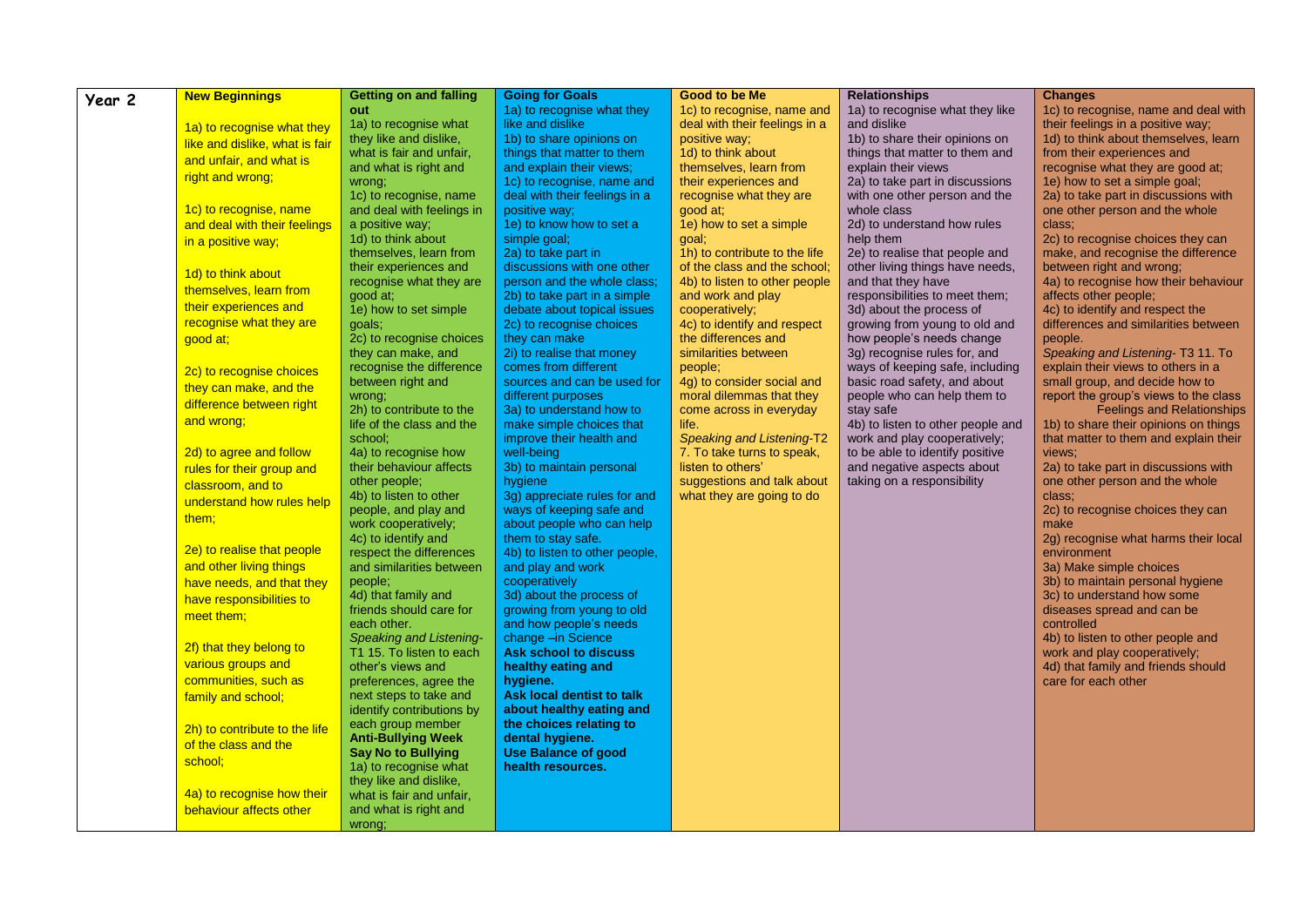|        | people;<br>4b) to listen to other<br>people and work and play<br>cooperatively;<br>4c) to identify and respect<br>the differences and<br>similarities between<br>people;<br>4d) that family and friends<br>should care for each other.                                                                                                                                                                                                                              | 1b) to share opinions on<br>things that matter to<br>them and explain their<br>views;<br>1c) to recognise, name<br>and deal with their<br>feelings in a positive<br>way;<br>2c) to recognise choices<br>they can make, and<br>recognise the difference<br>between right and<br>wrong;<br>4a) to recognise how<br>their behaviour affects<br>other people;<br>4c) to identify and<br>respect the differences<br>and similarities between<br>people:<br>4d) that family and<br>friends should care for<br>each other;<br>4e) that there are<br>different types of teasing<br>and bullying, that<br>bullying is wrong, and<br>how to get help to deal<br>with bullying. |                                                                                                                                                                                                                                                                                                                                                                                                                                                                                                   |                                                                                                                                                                                                                                                                                                                                                                                                                                                                                                                                                                                                                                |                                                                                                                                                                                                                                                                                                                                                                                                                                                                                                                                                                                                                                                                       |                                                                                                                                                                                                                                                                                                                                                                                                                                                                                                                                                                                |
|--------|---------------------------------------------------------------------------------------------------------------------------------------------------------------------------------------------------------------------------------------------------------------------------------------------------------------------------------------------------------------------------------------------------------------------------------------------------------------------|----------------------------------------------------------------------------------------------------------------------------------------------------------------------------------------------------------------------------------------------------------------------------------------------------------------------------------------------------------------------------------------------------------------------------------------------------------------------------------------------------------------------------------------------------------------------------------------------------------------------------------------------------------------------|---------------------------------------------------------------------------------------------------------------------------------------------------------------------------------------------------------------------------------------------------------------------------------------------------------------------------------------------------------------------------------------------------------------------------------------------------------------------------------------------------|--------------------------------------------------------------------------------------------------------------------------------------------------------------------------------------------------------------------------------------------------------------------------------------------------------------------------------------------------------------------------------------------------------------------------------------------------------------------------------------------------------------------------------------------------------------------------------------------------------------------------------|-----------------------------------------------------------------------------------------------------------------------------------------------------------------------------------------------------------------------------------------------------------------------------------------------------------------------------------------------------------------------------------------------------------------------------------------------------------------------------------------------------------------------------------------------------------------------------------------------------------------------------------------------------------------------|--------------------------------------------------------------------------------------------------------------------------------------------------------------------------------------------------------------------------------------------------------------------------------------------------------------------------------------------------------------------------------------------------------------------------------------------------------------------------------------------------------------------------------------------------------------------------------|
| Year 3 | <b>New Beginnings</b><br>1b) to recognise their<br>worth as individuals, by<br>identifying positive<br>things about themselves<br>and their achievements,<br>seeing their mistakes,<br>making amends and<br>setting personal goals;<br>1c) to face new<br>challenges positively by<br>collecting information,<br>looking for help, making<br>responsible choices and<br>taking action;<br>2b) why and how rules<br>and laws are made and<br>enforced, why different | Getting on and falling<br>out<br>1b) to recognise their<br>worth as individuals by<br>identifying positive<br>things about<br>themselves and their<br>achievements, seeing<br>their mistakes, making<br>amends and setting<br>personal goals;<br>2e) to reflect on<br>spiritual, moral social<br>and cultural issues,<br>using imagination to<br>understand other<br>people's experiences;<br>2f) to resolve                                                                                                                                                                                                                                                         | <b>Going for Goals</b><br>1b) to recognise their<br>worth as individuals, by<br>identifying positive things<br>about themselves and their<br>achievements, seeing their<br>mistakes, making amends<br>and setting personal goals;<br>2f) to resolve differences<br>by looking at alternatives,<br>making decisions and<br>explaining choices;<br>3e) to recognise the<br>different risks in<br>different situations and<br>then decide how to behave<br>responsibly.<br>Speaking and Listening-T2 | Good to be Me<br>1a) to talk and write about<br>their opinions, and explain<br>their views, on issues that<br>affect themselves and<br>society;<br>1b) to recognise their worth<br>as individuals, by<br>identifying positive things<br>about themselves and their<br>achievements, seeing their<br>mistakes, making amends<br>and setting personal goals;<br>2e) to reflect on spiritual,<br>moral, social and cultural<br>issues, using imagination<br>to understand other<br>people's experiences;<br>4a) that their actions affect<br>themselves and others, to<br>care about other people's<br>feelings and to try to see | <b>Relationships</b><br>1a) to talk and write about their<br>opinions, and explain their views,<br>on issues that affect themselves<br>and society;<br>1b) to recognise their worth as<br>individuals, by identifying<br>positive things about<br>themselves and their<br>achievements, seeing their<br>mistakes, making amends and<br>setting personal goals;<br>1c) to face new challenges<br>positively by collecting<br>information, looking for help,<br>making responsible choices and<br>taking action;<br>1e) how to set a simple goal;<br>2a) to take part in discussions<br>with one other person and the<br>whole class;<br>2b) why and how rules and laws | Changes<br>1b) to recognise their worth as<br>individuals, by identifying positive<br>things about themselves and their<br>achievements, seeing their<br>mistakes, making amends and<br>setting personal goals;<br>1c) to face new challenges<br>positively by collecting<br>information, looking for help,<br>making responsible choices and<br>taking action;<br>2e) to reflect on spiritual, moral,<br>social and cultural issues, using<br>imagination to understand other<br>people's experiences;<br>2i) to appreciate the range of<br>national, regional, religious and |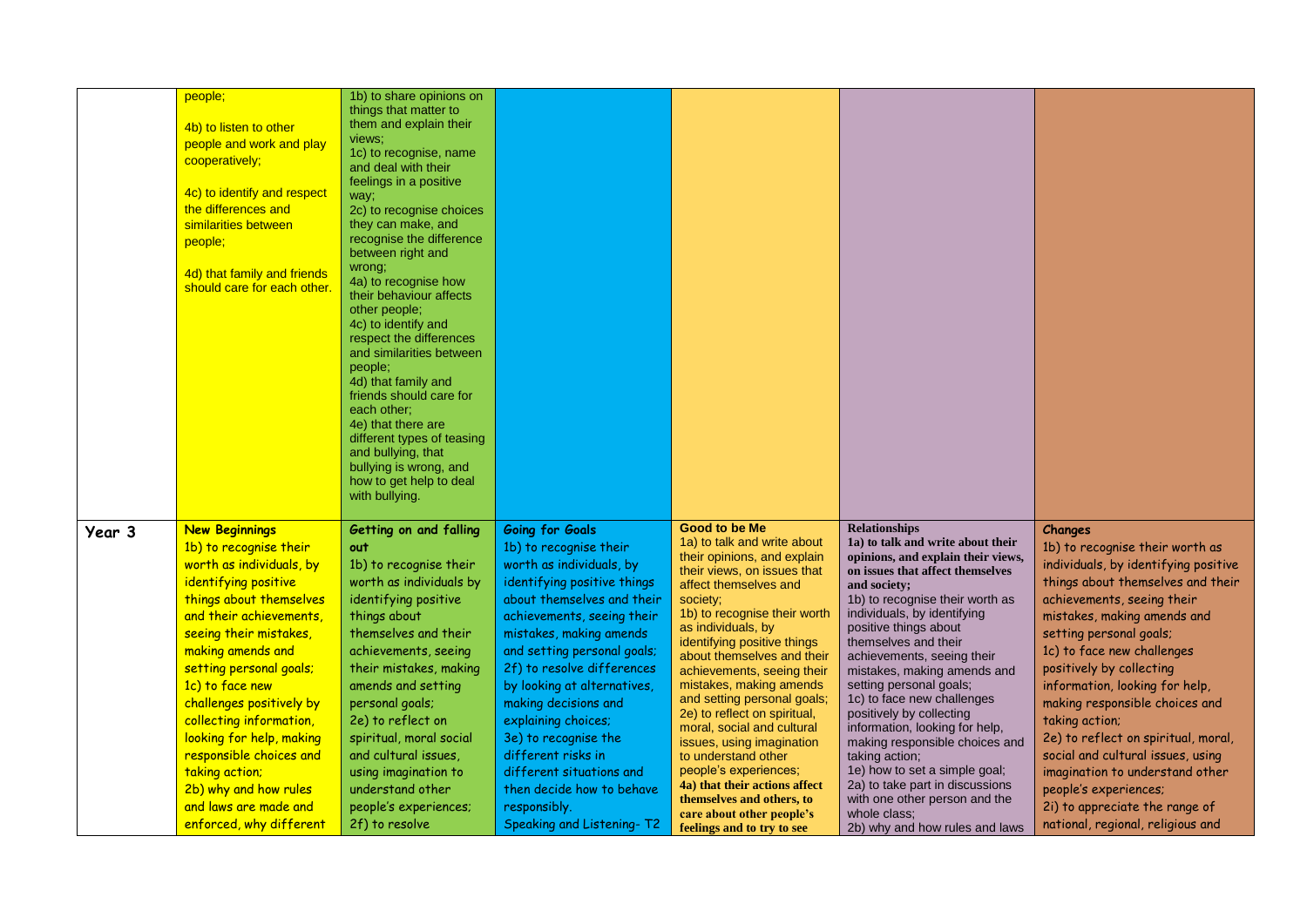| rules are needed in            | differences by looking   | 31. To actively include and | things from their points of                          | are made and enforced, why                                       | ethnic identities in the UK.         |
|--------------------------------|--------------------------|-----------------------------|------------------------------------------------------|------------------------------------------------------------------|--------------------------------------|
| different situations and       | at alternatives, making  | respond to all members of   | view;                                                | different rules are needed in                                    | Speaking and Listening-T3 35. To     |
| how to take part in            | decisions and explaining | the group.                  | 4c) to be aware of different                         | different situations and how to                                  | use the language of possibility to   |
| making and changing            | choices;                 |                             | types of relationships,                              | take part in making and                                          | investigate and reflect on feelings, |
| rules:                         | 4a) that their actions   |                             | including marriage, and<br>those between friends and | changing rules;<br>2e) to reflect on spiritual, moral,           | behaviour or relationships.          |
| 2d) that there are             | affect themselves and    |                             | families, and to develop                             | social and cultural issues, using                                |                                      |
| different kinds of             | others, to care about    |                             | the skills to be effective in                        | imagination to understand other                                  |                                      |
| responsibilities, rights       |                          |                             | relationships.                                       | people's experiences;                                            |                                      |
|                                | other people's feelings  |                             | <b>Speaking and Listening-</b>                       | 2f) to resolve differences by                                    |                                      |
| and duties at home, at         | and to try to see things |                             | T2, 31. To actively include<br>and respond to all    | looking at alternatives, making                                  |                                      |
| school and in the              | from their points of     |                             | members of the group                                 | decisions and explaining<br>choices                              |                                      |
| community, and that            | view;                    |                             |                                                      | 2h) to contribute to the life of the                             |                                      |
| these can sometimes            | 4f) that differences     |                             |                                                      | class and the school;                                            |                                      |
| conflict with each other;      | and similarities         |                             |                                                      | 2i) to appreciate the range of                                   |                                      |
| 2e) to reflect on              | between people arise     |                             |                                                      | national, regional, religious and                                |                                      |
| spiritual, moral, social       | from a number of         |                             |                                                      | ethnic identities in the UK.<br>2j) that resources can be        |                                      |
| and cultural issues, using     | factors, including       |                             |                                                      | allocated in different ways and                                  |                                      |
| imagination to                 | cultural, ethnic, racial |                             |                                                      | that these economic choices                                      |                                      |
| understand other               | and religious diversity, |                             |                                                      | affect individuals, communities                                  |                                      |
| people's experiences;          | gender and disability.   |                             |                                                      | and sustainability of the                                        |                                      |
| 4a) that their actions         | Speaking and Listening-  |                             |                                                      | environment.                                                     |                                      |
| affect themselves and          | T1 27. To use talk to    |                             |                                                      | 2k) to explore how the media<br>present information.             |                                      |
| others, to care about          | organise roles At the    |                             |                                                      | 4a) that their actions affect                                    |                                      |
| other people's feelings        | beginning of the         |                             |                                                      | themselves and others, to care                                   |                                      |
| and to try to see things       | activity take some and   |                             |                                                      | about other people's feelings                                    |                                      |
| from their points of           | action.                  |                             |                                                      | and to try to see things from                                    |                                      |
| view;                          |                          |                             |                                                      | their points of view;<br>4b)to think about the lives of          |                                      |
| 4c) to be aware of             | <b>ANTI-BULLYING</b>     |                             |                                                      | people living in other places and                                |                                      |
| different types of             | WEEK:                    |                             |                                                      | times, and people with different                                 |                                      |
| relationships, including       | Say No to Bullying       |                             |                                                      | values and customs.                                              |                                      |
| marriage and those             | 1b) to recognise their   |                             |                                                      | 4c) to be aware of different                                     |                                      |
| between friends and            | worth as individuals, by |                             |                                                      | types of relationships, including<br>marriage, and those between |                                      |
| families, and to develop       | identifying positive     |                             |                                                      | friends and families, and to                                     |                                      |
| the skills to be effective     | things about             |                             |                                                      | develop the skills to be effective                               |                                      |
| in relationships;              | themselves and their     |                             |                                                      | in relationships.                                                |                                      |
| 4d) to realise the nature      | achievements, seeing     |                             |                                                      | 4e) to recognise and challenge                                   |                                      |
| and consequences of            | their mistakes, making   |                             |                                                      | stereotypes.<br>4f) that differences and                         |                                      |
| racism, teasing, bullying      | amends and setting       |                             |                                                      | similarities between people                                      |                                      |
| and aggressive                 | personal goals;          |                             |                                                      | arise from a number of factors,                                  |                                      |
| behaviours, and how to         | 1c) to face new          |                             |                                                      | including cultural, ethnic, racial                               |                                      |
| respond to them and ask        | challenges positively by |                             |                                                      | and religious diversity,                                         |                                      |
| for help.                      | collecting information,  |                             |                                                      | difference of gender and<br>disability.                          |                                      |
| <b>Speaking and Listening-</b> | looking for help, making |                             |                                                      | 4g) where individuals, families                                  |                                      |
| Year 3: T1 27. To use          | responsible choices and  |                             |                                                      | and groups can get help and                                      |                                      |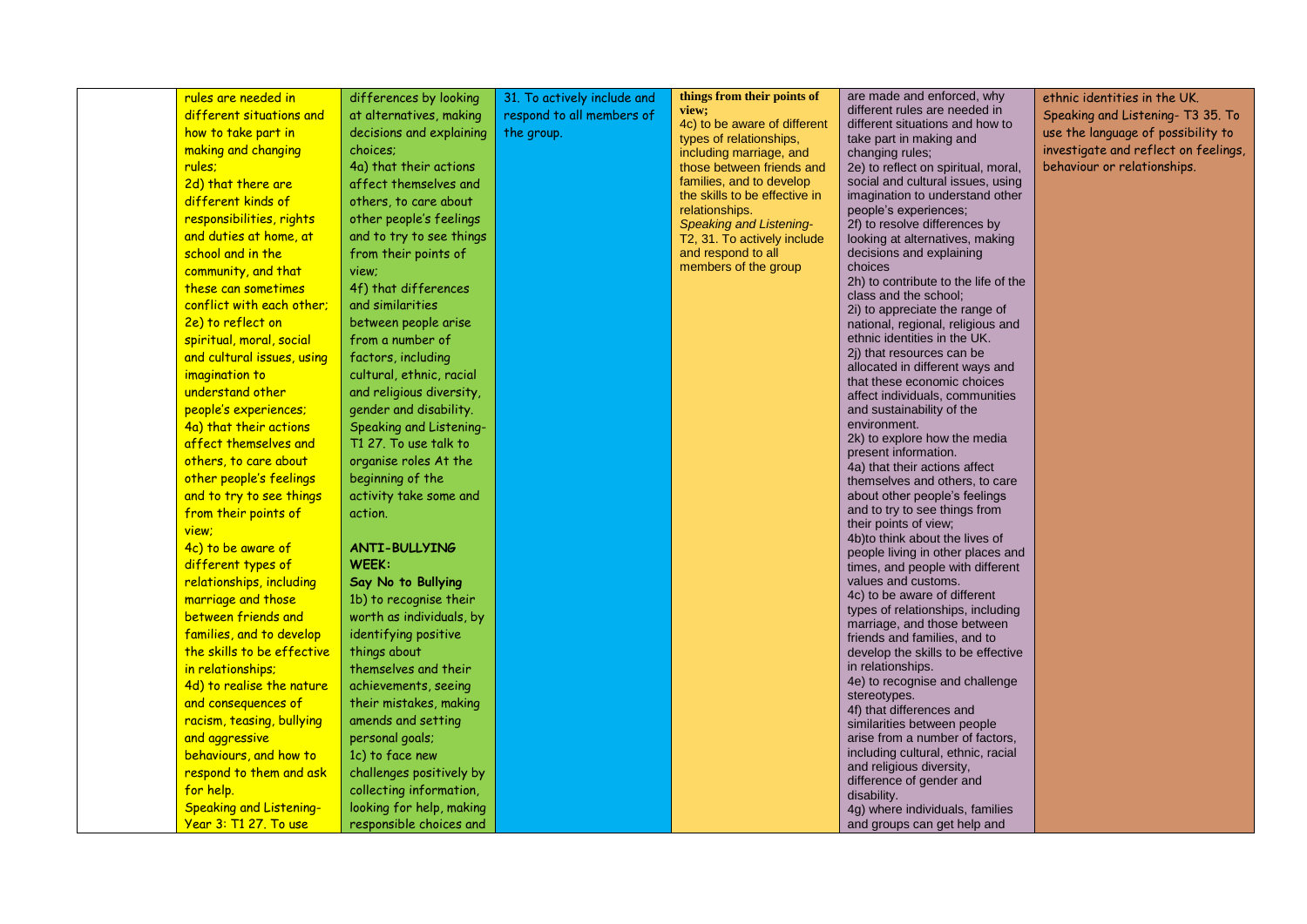| talk to organise roles and | taking action;                                | support. |  |
|----------------------------|-----------------------------------------------|----------|--|
| action.                    | 2c) to realise the                            |          |  |
|                            | consequences of anti-                         |          |  |
|                            | social and aggressive                         |          |  |
|                            | behaviours, such as                           |          |  |
|                            | bullying and racism, for                      |          |  |
|                            | individuals and                               |          |  |
|                            | communities;                                  |          |  |
|                            | 2e) to reflect on                             |          |  |
|                            | spiritual, moral, social                      |          |  |
|                            | and cultural issues,                          |          |  |
|                            | using imagination to                          |          |  |
|                            | understand other                              |          |  |
|                            | people's experiences;                         |          |  |
|                            | 3f) that pressure to                          |          |  |
|                            | behave in an                                  |          |  |
|                            | unacceptable or risky                         |          |  |
|                            | way can come from a                           |          |  |
|                            | variety of sources,                           |          |  |
|                            |                                               |          |  |
|                            | including people they<br>know, and how to ask |          |  |
|                            |                                               |          |  |
|                            | for help and use basic                        |          |  |
|                            | techniques for                                |          |  |
|                            | resisting pressure to                         |          |  |
|                            | do wrong;                                     |          |  |
|                            | 3g) school rules about                        |          |  |
|                            | health and safety,                            |          |  |
|                            | basic emergency aid                           |          |  |
|                            | procedures and where                          |          |  |
|                            | to get help;                                  |          |  |
|                            | 4a) that their actions                        |          |  |
|                            | affect themselves and                         |          |  |
|                            | others, to care about                         |          |  |
|                            | other people's feelings                       |          |  |
|                            | and to try to see things                      |          |  |
|                            | from their points of                          |          |  |
|                            | view;                                         |          |  |
|                            | 4d) to realise the                            |          |  |
|                            | nature and                                    |          |  |
|                            | consequences of                               |          |  |
|                            | racism, teasing,                              |          |  |
|                            | bullying, and aggressive                      |          |  |
|                            | behaviours and how to                         |          |  |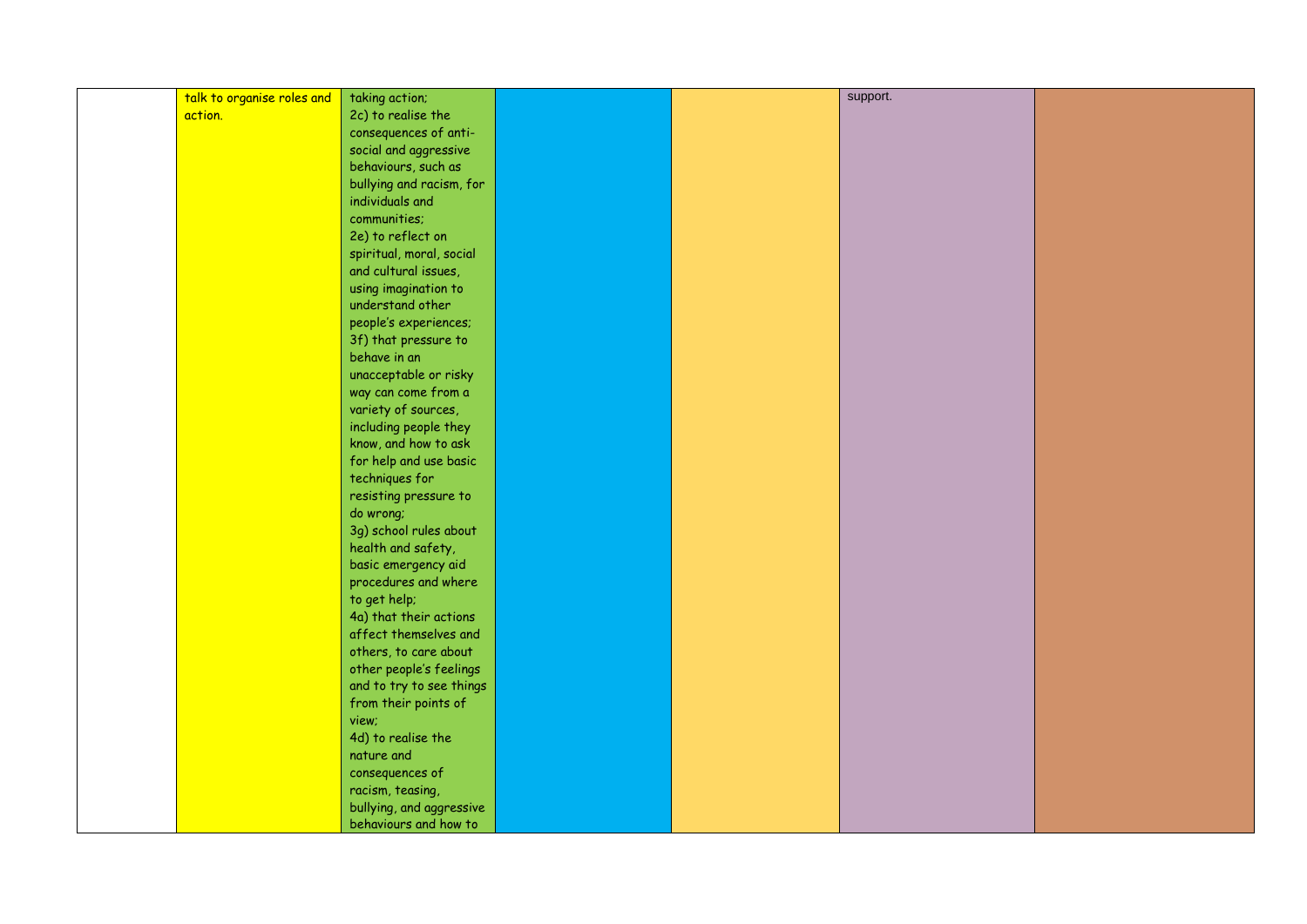| Year 4 | <b>New Beginnings</b><br>1b) to recognise their<br>worth as individuals, by<br>identifying positive<br>things about themselves<br>and their achievements,<br>seeing their mistakes,<br>making amends and<br>setting personal goals;<br>1c) to face new<br>challenges positively by<br>collecting information,<br>looking for help, making<br>responsible choices and<br>taking action;<br>2b) why and how rules<br>and laws are made and                                           | respond to them and<br>ask for help;<br>4e) to recognise and<br>challenge stereotypes.<br>Getting on and falling<br>out<br>1b) to recognise their<br>worth as individuals by<br>identifying positive<br>things about<br>themselves and their<br>achievements, seeing<br>their mistakes, making<br>amends and setting<br>personal goals;<br>2e) to reflect on<br>spiritual, moral social<br>and cultural issues,<br>using imagination to<br>understand other<br>people's experiences; | <b>Going for Goals</b><br>1b) to recognise their<br>worth as individuals, by<br>identifying positive things<br>about themselves and their<br>achievements, seeing their<br>mistakes, making amends<br>and setting personal goals;<br>2f) to resolve differences<br>by looking at alternatives,<br>making decisions and<br>explaining choices;<br>3e) to recognise the<br>different risks in<br>different situations and<br>then decide how to behave<br>responsibly. | Good To Be Me<br>1a) to talk and write<br>about their opinions, and<br>explain their views, on<br>issues that affect<br>themselves and society;<br>1b) to recognise their<br>worth as individuals, by<br>identifying positive things<br>about themselves and<br>their achievements,<br>seeing their mistakes,<br>making amends and<br>setting personal goals;<br>2e) to reflect on<br>spiritual, moral, social and<br>cultural issues, using                                                                             | <b>Relationships</b><br>1a) to talk and write about their<br>opinions, and explain their views,<br>on issues that affect themselves<br>and society;<br>1b) to recognise their worth as<br>individuals, by identifying<br>positive things about<br>themselves and their<br>achievements, seeing their<br>mistakes, making amends and<br>setting personal goals;<br>2a) to take part in discussions<br>with one other person and the<br>whole class:<br>2b) why and how rules and laws<br>are made and enforced, why<br>different rules are needed in<br>different situations and how to<br>take part in making and<br>changing rules;                                                                                              | Changes<br>1b) to recognise their worth as<br>individuals, by identifying positive<br>things about themselves and their<br>achievements, seeing their<br>mistakes, making amends and<br>setting personal goals;<br>1c) to face new challenges<br>positively by collecting<br>information, looking for help,<br>making responsible choices and<br>taking action;<br>2e) to reflect on spiritual, moral,<br>social and cultural issues, using<br>imagination to understand other<br>people's experiences;<br>2i) to appreciate the range of |
|--------|------------------------------------------------------------------------------------------------------------------------------------------------------------------------------------------------------------------------------------------------------------------------------------------------------------------------------------------------------------------------------------------------------------------------------------------------------------------------------------|--------------------------------------------------------------------------------------------------------------------------------------------------------------------------------------------------------------------------------------------------------------------------------------------------------------------------------------------------------------------------------------------------------------------------------------------------------------------------------------|----------------------------------------------------------------------------------------------------------------------------------------------------------------------------------------------------------------------------------------------------------------------------------------------------------------------------------------------------------------------------------------------------------------------------------------------------------------------|--------------------------------------------------------------------------------------------------------------------------------------------------------------------------------------------------------------------------------------------------------------------------------------------------------------------------------------------------------------------------------------------------------------------------------------------------------------------------------------------------------------------------|-----------------------------------------------------------------------------------------------------------------------------------------------------------------------------------------------------------------------------------------------------------------------------------------------------------------------------------------------------------------------------------------------------------------------------------------------------------------------------------------------------------------------------------------------------------------------------------------------------------------------------------------------------------------------------------------------------------------------------------|-------------------------------------------------------------------------------------------------------------------------------------------------------------------------------------------------------------------------------------------------------------------------------------------------------------------------------------------------------------------------------------------------------------------------------------------------------------------------------------------------------------------------------------------|
|        | enforced, why different<br>rules are needed in<br>different situations and<br>how to take part in<br>making and changing<br>rules;<br>2d) that there are<br>different kinds of<br>responsibilities, rights<br>and duties at home, at<br>school and in the<br>community, and that<br>these can sometimes<br>conflict with each other;<br>2e) to reflect on<br>spiritual, moral, social<br>and cultural issues, using<br>imagination to<br>understand other<br>people's experiences; | 2f) to resolve<br>differences by looking<br>at alternatives, making<br>decisions and explaining<br>choices:<br>4a) that their actions<br>affect themselves and<br>others, to care about<br>other people's feelings<br>and to try to see things<br>from their points of<br>view;<br>4f) that differences<br>and similarities<br>between people arise<br>from a number of<br>factors, including<br>cultural, ethnic, racial<br>and religious diversity,<br>gender and disability.      | Speaking and Listening-T2<br>31. To actively include and<br>respond to all members of<br>the group.<br>To reflect on and<br>celebrate their<br>achievements, identify<br>their strengths, areas for<br>improvement, set high<br>aspirations and goals<br>To develop strategies for<br>keeping physically and<br>emotionally safe online                                                                                                                              | imagination to understand<br>other people's<br>experiences;<br>4a) that their actions<br>affect themselves and<br>others, to care about<br>other people's feelings<br>and to try to see things<br>from their points of view;<br>4c) to be aware of<br>different types of<br>relationships, including<br>marriage, and those<br>between friends and<br>families, and to develop<br>the skills to be effective<br>in relationships.<br><b>Speaking and Listening-</b><br>T2, 31. To actively include<br>and respond to all | 2e) to reflect on spiritual, moral,<br>social and cultural issues, using<br>imagination to understand other<br>people's experiences;<br>2f) to resolve differences by<br>looking at alternatives, making<br>decisions and explaining<br>choices<br>2h) to contribute to the life of the<br>class and the school;<br>2i) to appreciate the range of<br>national, regional, religious and<br>ethnic identities in the UK.<br>2j) that resources can be<br>allocated in different ways and<br>that these economic choices<br>affect individuals, communities<br>and sustainability of the<br>environment.<br>2k) to explore how the media<br>present information.<br>4a) that their actions affect<br>themselves and others, to care | national, regional, religious and<br>ethnic identities in the UK.<br>Speaking and Listening-T3 35. To<br>use the language of possibility to<br>investigate and reflect on feelings,<br>behaviour or relationships.<br>To reflect about change, including<br>transitions (between Key Stages<br>and schools), loss, separation,<br>divorce and bereavement                                                                                                                                                                                 |
|        | 4a) that their actions<br>affect themselves and                                                                                                                                                                                                                                                                                                                                                                                                                                    | <b>Speaking and Listening-</b><br>T1 27. To use talk to                                                                                                                                                                                                                                                                                                                                                                                                                              |                                                                                                                                                                                                                                                                                                                                                                                                                                                                      | members of the group                                                                                                                                                                                                                                                                                                                                                                                                                                                                                                     | about other people's feelings<br>and to try to see things from<br>their points of view;                                                                                                                                                                                                                                                                                                                                                                                                                                                                                                                                                                                                                                           |                                                                                                                                                                                                                                                                                                                                                                                                                                                                                                                                           |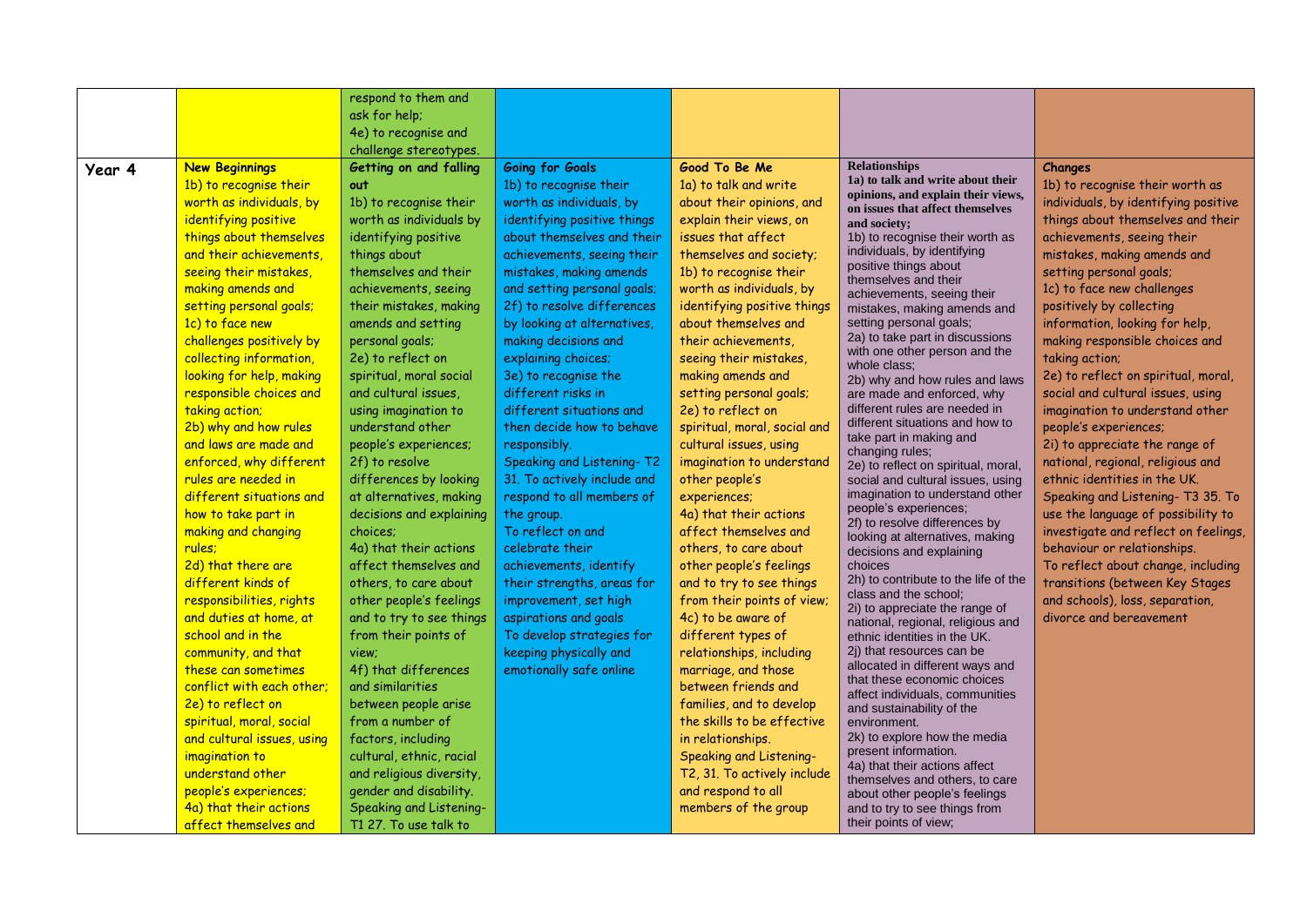|                                |                                                                                              |  | 4b) to think about the lives of                                    |  |
|--------------------------------|----------------------------------------------------------------------------------------------|--|--------------------------------------------------------------------|--|
| others, to care about          | organise roles At the                                                                        |  | people living in other places and                                  |  |
| other people's feelings        | beginning of the                                                                             |  | times, and people with different                                   |  |
| and to try to see things       | activity take some and                                                                       |  | values and customs.                                                |  |
| from their points of           | action.                                                                                      |  | 4c) to be aware of different                                       |  |
| view;                          | ANTI-BULLYING                                                                                |  | types of relationships, including                                  |  |
| 4c) to be aware of             | WEEK:                                                                                        |  | marriage, and those between                                        |  |
| different types of             | Say No to Bullying-                                                                          |  | friends and families, and to<br>develop the skills to be effective |  |
| relationships, including       | <b>SEAL</b>                                                                                  |  | in relationships.                                                  |  |
| marriage and those             | 1b) to recognise their                                                                       |  | 4e) to recognise and challenge                                     |  |
| between friends and            | worth as individuals, by                                                                     |  | stereotypes.                                                       |  |
| families, and to develop       | identifying positive                                                                         |  | 4f) that differences and                                           |  |
| the skills to be effective     | things about                                                                                 |  | similarities between people<br>arise from a number of factors,     |  |
| in relationships;              | themselves and their                                                                         |  | including cultural, ethnic, racial                                 |  |
| 4d) to realise the nature      | achievements, seeing                                                                         |  | and religious diversity,                                           |  |
| and consequences of            | their mistakes, making                                                                       |  | difference of gender and                                           |  |
| racism, teasing, bullying      | amends and setting                                                                           |  | disability.                                                        |  |
| and aggressive                 | personal goals;                                                                              |  | 4g) where individuals, families<br>and groups can get help and     |  |
| behaviours, and how to         | 1c) to face new                                                                              |  | support.                                                           |  |
| respond to them and ask        | challenges positively by                                                                     |  |                                                                    |  |
| for help.                      | collecting information,                                                                      |  |                                                                    |  |
| <b>Speaking and Listening-</b> | looking for help, making                                                                     |  |                                                                    |  |
| Year 3: T1 27. To use          | responsible choices and                                                                      |  |                                                                    |  |
| talk to organise roles and     | taking action;                                                                               |  |                                                                    |  |
| action.                        | 2c) to realise the                                                                           |  |                                                                    |  |
| To learn about school          | consequences of anti-                                                                        |  |                                                                    |  |
| rules about health and         | social and aggressive                                                                        |  |                                                                    |  |
| safety, basic emergency        | behaviours, such as                                                                          |  |                                                                    |  |
| aid procedures, where          | bullying and racism, for                                                                     |  |                                                                    |  |
| and how to get help            | individuals and                                                                              |  |                                                                    |  |
|                                | communities;                                                                                 |  |                                                                    |  |
|                                | 2e) to reflect on                                                                            |  |                                                                    |  |
|                                | spiritual, moral, social                                                                     |  |                                                                    |  |
|                                | and cultural issues,                                                                         |  |                                                                    |  |
|                                | using imagination to                                                                         |  |                                                                    |  |
|                                | understand other                                                                             |  |                                                                    |  |
|                                | people's experiences;                                                                        |  |                                                                    |  |
|                                | 3f) that pressure to                                                                         |  |                                                                    |  |
|                                | behave in an                                                                                 |  |                                                                    |  |
|                                |                                                                                              |  |                                                                    |  |
|                                |                                                                                              |  |                                                                    |  |
|                                |                                                                                              |  |                                                                    |  |
|                                |                                                                                              |  |                                                                    |  |
|                                | know, and how to ask                                                                         |  |                                                                    |  |
|                                | unacceptable or risky<br>way can come from a<br>variety of sources,<br>including people they |  |                                                                    |  |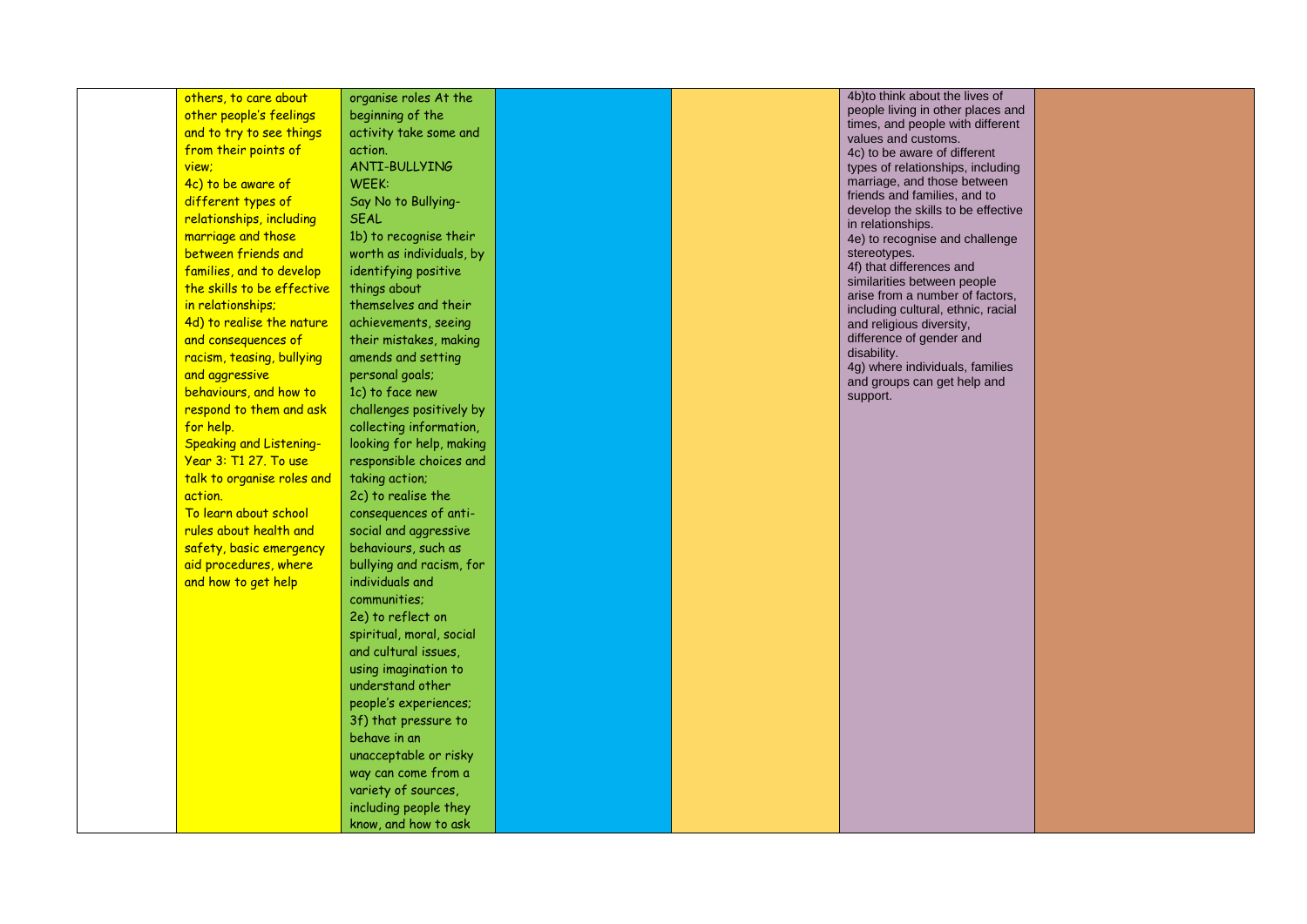|        |                                                                                                                                                                                            | for help and use basic<br>techniques for<br>resisting pressure to<br>do wrong;<br>3g) school rules about<br>health and safety,<br>basic emergency aid<br>procedures and where<br>to get help;<br>4a) that their actions<br>affect themselves and<br>others, to care about<br>other people's feelings<br>and to try to see things<br>from their points of<br>view;<br>4d) to realise the<br>nature and<br>consequences of<br>racism, teasing,<br>bullying, and aggressive<br>behaviours and how to<br>respond to them and<br>ask for help;<br>4e) to recognise and<br>challenge stereotypes.<br>To learn that their<br>actions affect<br>themselves and others.<br>To develop strategies<br>to resolve disputes and<br>conflict through<br>negotiation and<br>appropriate<br>compromise |                                                                                                                                                                                                                                            |                                                                                                                                                                                                                                     |                                                                                                                                                                                                                       |                                                                                                                                                                                                                                                    |
|--------|--------------------------------------------------------------------------------------------------------------------------------------------------------------------------------------------|----------------------------------------------------------------------------------------------------------------------------------------------------------------------------------------------------------------------------------------------------------------------------------------------------------------------------------------------------------------------------------------------------------------------------------------------------------------------------------------------------------------------------------------------------------------------------------------------------------------------------------------------------------------------------------------------------------------------------------------------------------------------------------------|--------------------------------------------------------------------------------------------------------------------------------------------------------------------------------------------------------------------------------------------|-------------------------------------------------------------------------------------------------------------------------------------------------------------------------------------------------------------------------------------|-----------------------------------------------------------------------------------------------------------------------------------------------------------------------------------------------------------------------|----------------------------------------------------------------------------------------------------------------------------------------------------------------------------------------------------------------------------------------------------|
| Year 5 | <b>New Beginnings</b><br>1a) to recognise their<br>worth as individuals, by<br>identifying positive things<br>about themselves and<br>their achievements, seeing<br>their mistakes, making | Getting on and falling<br>out<br>2a) to research,<br>discuss and debate<br>topical issues, problems<br>and events;<br>2e) to reflect on<br>spiritual, moral social                                                                                                                                                                                                                                                                                                                                                                                                                                                                                                                                                                                                                     | <b>Going For Goals</b><br>1a) to talk and write about<br>their opinions, and explain<br>their views, on issues that<br>affect themselves and<br>society;<br>2a) to research, discuss and<br>debate topical issues,<br>problems and events; | Good To Be Me<br>1a) to talk and write about<br>their opinions, and explain<br>their views, on issues that<br>affect themselves and<br>society;<br>1b) to recognse their worth<br>as individuals, by<br>identifying positive things | <b>Relationships</b><br>1a) to talk and write about their<br>opinions, and explain their<br>views, on issues that affect<br>themselves and society;<br>1b) to recognise their worth as<br>individuals, by identifying | Changes<br>1e) about the range of jobs<br>carried out by people they know,<br>and to understand how they can<br>develop skills to make their own<br>contribution in the future.<br>2a) to research, discuss and<br>debate topical issues, problems |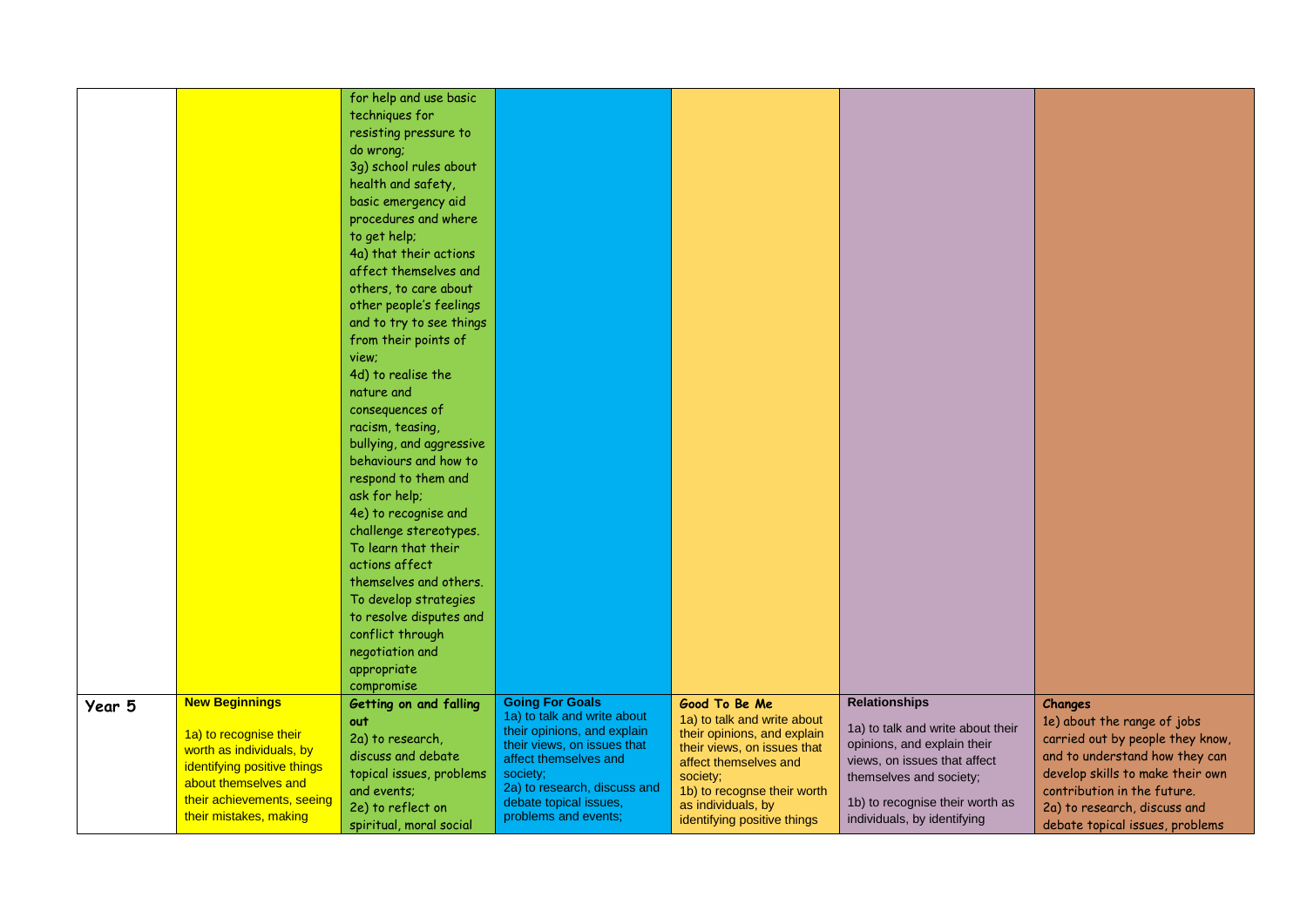| amends and setting            |                                | 2f) to resolve differences by    | about themselves and their                                 |                                               |                                    |
|-------------------------------|--------------------------------|----------------------------------|------------------------------------------------------------|-----------------------------------------------|------------------------------------|
| personal goals;               | and cultural issues,           | looking at alternatives,         | achievements, seeing their                                 | positive things about<br>themselves and their | and events:                        |
|                               | using imagination to           | making decisions, setting        | mistakes, making amends                                    |                                               | 2b) that there are different kinds |
| 1b) to face new challenges    | understand other               | goals and explaining             | and setting personal goals;                                | achievements, seeing their                    | of responsibilities, rights and    |
|                               | people's experiences;          | choices:                         | 1c) to face new challenges                                 | mistakes, making amends and                   | duties at home, at school and in   |
| positively by collecting      | 2f) to resolve                 | 2g) recognise what harms         | positively by collecting                                   | setting personal goals;                       | the community, and that these can  |
| information, looking for      | differences by looking         | their local environment          | information, looking for                                   |                                               | sometimes conflict with each       |
| help, making responsible      | at alternatives, making        | 2h) to contribute to the life of | help, making responsible                                   | 1c) to face new challenges                    | other;                             |
| choices and taking action;    | decisions and explaining       | the class and the school         | choices and taking action;                                 | positively by collecting                      | 2e)to reflect on spiritual, moral, |
|                               | choices:                       |                                  | 2a) to research, discuss<br>and debate topical issues,     | information, looking for help,                | social and cultural issues, using  |
| 2a) why and how rules         | 4a) that their actions         |                                  | problems and events;                                       | making responsible choices and                | imagination to understand other    |
| and laws are made and         | affect themselves and          |                                  | 2c) to realise the                                         | taking action.                                | people's experiences. 2f) to       |
| enforced, why different       |                                |                                  | consequences of anti-                                      |                                               |                                    |
| rules are needed in           | others, to care about          |                                  | social and aggressive                                      |                                               | resolve differences by looking at  |
| different situations and      | other people's feelings        |                                  | behaviours, such a bullying                                |                                               | alternatives, making decisions and |
| how to take part in making    | and to try to see things       |                                  | and racism, on individuals                                 |                                               | explaining choices;                |
| and changing rules;           | from their points of           |                                  | and communities.                                           |                                               | 2h) to contribute to the life of   |
|                               | view;                          |                                  | 2d) that there are different<br>kinds of responsibilities, |                                               | the class and the school:          |
| 2b) that there are different  | 4c) to be aware of             |                                  | rights and duties at home,                                 |                                               | 2i) to appreciate the range of     |
| kinds of responsibilities,    | different types of             |                                  | at school and in the                                       |                                               | national, regional, religious and  |
| rights and duties at home,    | relationship, including        |                                  | community, and that these                                  |                                               | ethnic identities in the United    |
| at school and in the          | marriage and those             |                                  | can sometimes conflict                                     |                                               | Kingdom.                           |
| community, and that these     | between friends and            |                                  | with each other.                                           |                                               | 2j) that resources can be          |
| can sometimes conflict        | families, and to develop       |                                  | 2e)to reflect on spiritual,                                |                                               | allocated in different ways and    |
| with each other:              | the skills to be               |                                  | moral, social and cultural<br>issues, using imagination    |                                               | that these economic choices        |
|                               | effective in                   |                                  | to understand other                                        |                                               | affect individuals, communities    |
| 2c) to reflect on spiritual,  | relationships.                 |                                  | people's experiences.                                      |                                               | and sustainability of the          |
| moral, social and cultural    | <b>Speaking and Listening-</b> |                                  | 2j)that resources can be                                   |                                               | environment.                       |
| issues, using imagination     | To plan and manage a           |                                  | allocated in different ways                                |                                               |                                    |
| to understand other           |                                |                                  | and that these economic                                    |                                               | 2k) to explore how the media       |
| people's experiences;         | group task over time by        |                                  | choices affect individuals,                                |                                               | present information.               |
|                               | using different levels         |                                  | communities and<br>sustainability of the                   |                                               |                                    |
| 3a) that their actions affect | of planning.                   |                                  | environment.                                               |                                               |                                    |
| themselves and others, to     | <b>ANTI-BULLYING</b>           |                                  | 4a) that their actions affect                              |                                               |                                    |
| care about other people's     | WEEK:                          |                                  | themselves and others, to                                  |                                               |                                    |
| feelings and to try to see    | Say No to Bullying-            |                                  | care about other people's                                  |                                               |                                    |
| things from their points of   | <b>SEAL</b>                    |                                  | feelings and to try to see                                 |                                               |                                    |
| view;                         | 1b) to recognise their         |                                  | things from their points of                                |                                               |                                    |
|                               | worth as individuals, by       |                                  | view;<br>4d) to realise the nature                         |                                               |                                    |
| 3b) to be aware of            | identifying positive           |                                  | and consequences of                                        |                                               |                                    |
| different types of            | things about                   |                                  | racism, teasing, bullying                                  |                                               |                                    |
| relationships, including      | themselves and their           |                                  | and aggressive                                             |                                               |                                    |
| marriage and those            | achievements, seeing           |                                  | behaviours, and how to                                     |                                               |                                    |
| between friends and           | their mistakes, making         |                                  | respond to them and ask                                    |                                               |                                    |
| families, and to develop      | amends and setting             |                                  | for help.                                                  |                                               |                                    |
| the skills to be effective in |                                |                                  |                                                            |                                               |                                    |
|                               | personal goals;                |                                  |                                                            |                                               |                                    |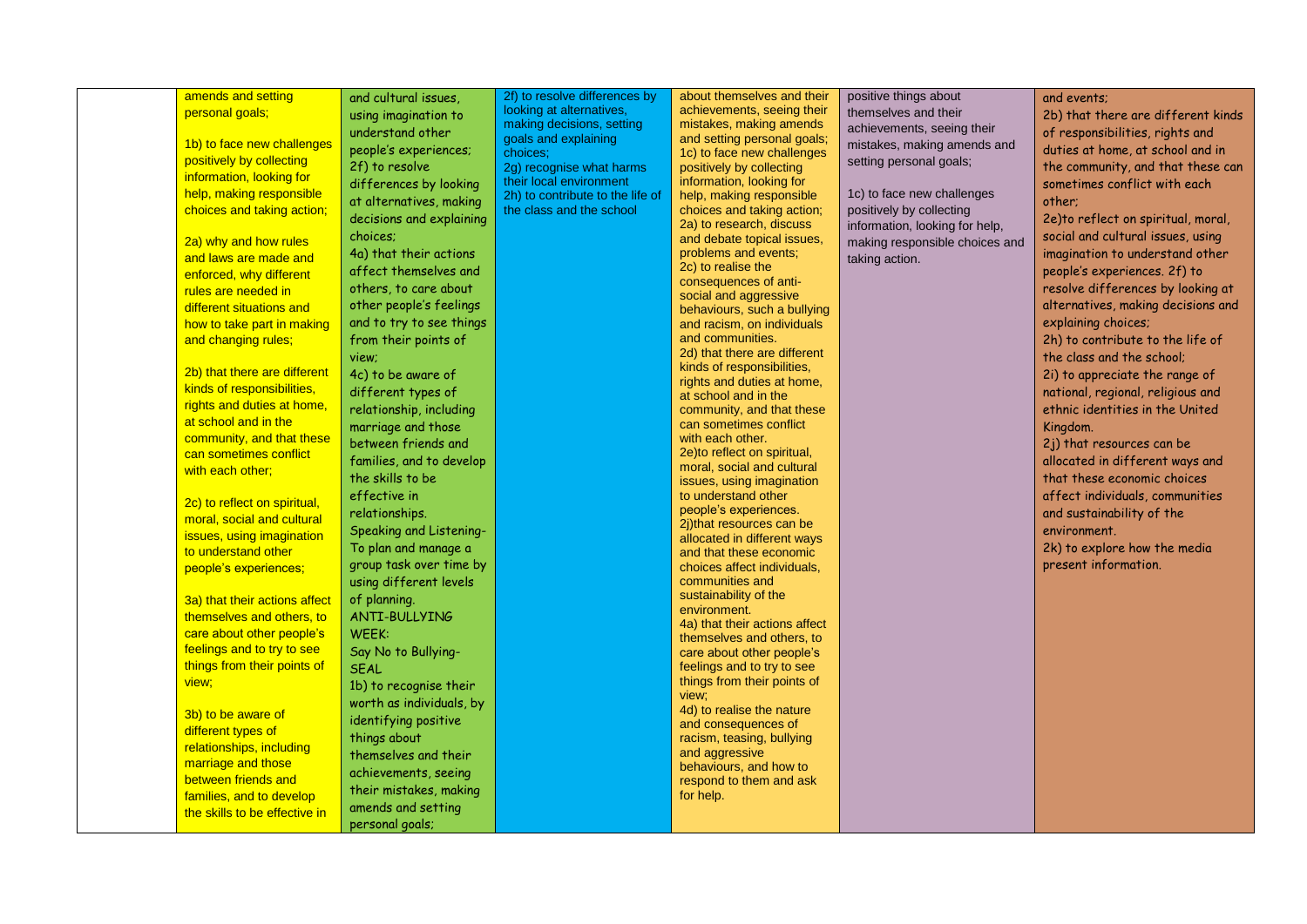| relationships;                 | 1c) to face new          |  |  |
|--------------------------------|--------------------------|--|--|
|                                | challenges positively by |  |  |
| 4a) to realise the nature      | collecting information,  |  |  |
| and consequences of            |                          |  |  |
| racism, teasing, bullying      | looking for help, making |  |  |
| and aggressive                 | responsible choices and  |  |  |
| behaviours, and how to         | taking action;           |  |  |
|                                | 2c) to realise the       |  |  |
| respond to them and ask        | consequences of anti-    |  |  |
| for help.                      | social and aggressive    |  |  |
| <b>Speaking and Listening-</b> | behaviours, such as      |  |  |
| T1 50. To plan and             | bullying and racism, on  |  |  |
| manage a group task over       | individuals and          |  |  |
| time by using different        | communities;             |  |  |
| levels of planning.            |                          |  |  |
|                                | 2e) to reflect on        |  |  |
|                                | spiritual, moral, social |  |  |
|                                | and cultural issues,     |  |  |
|                                | using imagination to     |  |  |
|                                | understand other         |  |  |
|                                | people's experiences;    |  |  |
|                                | 2f) to resolve           |  |  |
|                                | differences by looking   |  |  |
|                                | at alternatives, making  |  |  |
|                                | decisions and explaining |  |  |
|                                | choices;                 |  |  |
|                                | 3e) to recognise the     |  |  |
|                                | different risks in       |  |  |
|                                | different situations     |  |  |
|                                | and then decide how to   |  |  |
|                                | behave responsibly;      |  |  |
|                                | 3f) that pressure to     |  |  |
|                                | behave in an             |  |  |
|                                | unacceptable or risky    |  |  |
|                                | way can come from a      |  |  |
|                                | variety of sources,      |  |  |
|                                | including people they    |  |  |
|                                | know, and how to ask     |  |  |
|                                | for help and use basic   |  |  |
|                                |                          |  |  |
|                                | techniques for           |  |  |
|                                | resisting pressure to    |  |  |
|                                | do wrong;                |  |  |
|                                | 3g) school rules about   |  |  |
|                                | health and safety,       |  |  |
|                                | basic emergency aid      |  |  |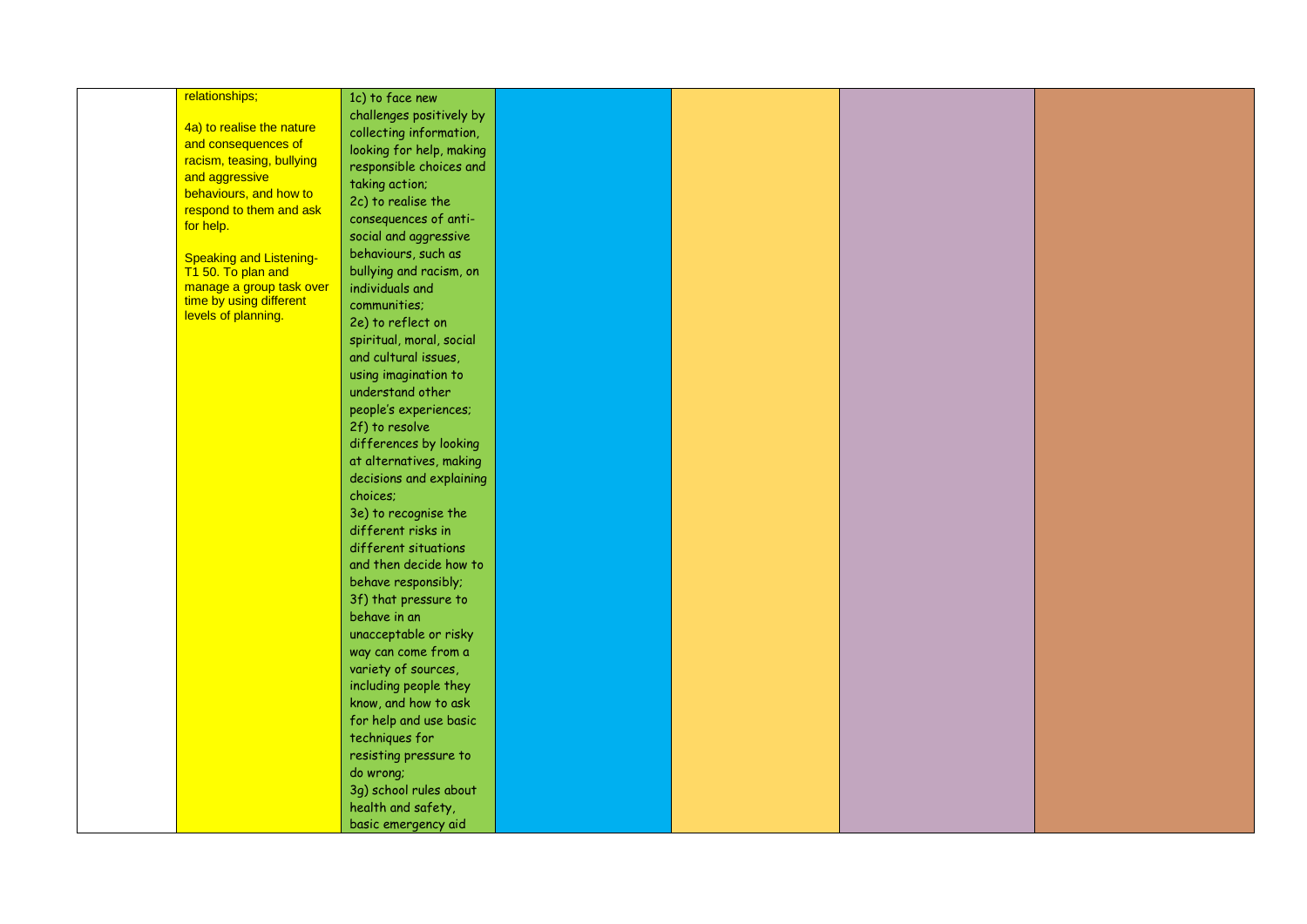|        |                                                     | procedures and where                                      |                                                                |                                                    |                                                                 |                                                                            |
|--------|-----------------------------------------------------|-----------------------------------------------------------|----------------------------------------------------------------|----------------------------------------------------|-----------------------------------------------------------------|----------------------------------------------------------------------------|
|        |                                                     | to get help;                                              |                                                                |                                                    |                                                                 |                                                                            |
|        |                                                     | 4a) that their actions                                    |                                                                |                                                    |                                                                 |                                                                            |
|        |                                                     | affect themselves and                                     |                                                                |                                                    |                                                                 |                                                                            |
|        |                                                     | others, to care about                                     |                                                                |                                                    |                                                                 |                                                                            |
|        |                                                     | other people's feelings                                   |                                                                |                                                    |                                                                 |                                                                            |
|        |                                                     | and to try to see things                                  |                                                                |                                                    |                                                                 |                                                                            |
|        |                                                     | from their points of                                      |                                                                |                                                    |                                                                 |                                                                            |
|        |                                                     | view:                                                     |                                                                |                                                    |                                                                 |                                                                            |
|        |                                                     | 4d) to realise the                                        |                                                                |                                                    |                                                                 |                                                                            |
|        |                                                     | nature and                                                |                                                                |                                                    |                                                                 |                                                                            |
|        |                                                     | consequences of                                           |                                                                |                                                    |                                                                 |                                                                            |
|        |                                                     | racism, teasing,                                          |                                                                |                                                    |                                                                 |                                                                            |
|        |                                                     | bullying, and aggressive                                  |                                                                |                                                    |                                                                 |                                                                            |
|        |                                                     | behaviours and how to                                     |                                                                |                                                    |                                                                 |                                                                            |
|        |                                                     | respond to them and                                       |                                                                |                                                    |                                                                 |                                                                            |
|        |                                                     | ask for help;                                             |                                                                |                                                    |                                                                 |                                                                            |
|        |                                                     | 4e) to recognise and                                      |                                                                |                                                    |                                                                 |                                                                            |
|        |                                                     | challenge stereotypes;                                    |                                                                |                                                    |                                                                 |                                                                            |
|        |                                                     | 4f) that differences                                      |                                                                |                                                    |                                                                 |                                                                            |
|        |                                                     | and similarities                                          |                                                                |                                                    |                                                                 |                                                                            |
|        |                                                     | between people arise                                      |                                                                |                                                    |                                                                 |                                                                            |
|        |                                                     | from a number of                                          |                                                                |                                                    |                                                                 |                                                                            |
|        |                                                     |                                                           |                                                                |                                                    |                                                                 |                                                                            |
|        |                                                     | factors, including                                        |                                                                |                                                    |                                                                 |                                                                            |
|        |                                                     | cultural, ethnic, racial                                  |                                                                |                                                    |                                                                 |                                                                            |
|        |                                                     | and religious diversity,                                  |                                                                |                                                    |                                                                 |                                                                            |
|        |                                                     | gender and disability;                                    |                                                                |                                                    |                                                                 |                                                                            |
|        |                                                     | 4q) where individuals,                                    |                                                                |                                                    |                                                                 |                                                                            |
|        |                                                     | families and groups can                                   |                                                                |                                                    |                                                                 |                                                                            |
|        |                                                     | get help and support.                                     |                                                                |                                                    |                                                                 |                                                                            |
| Year 6 | <b>New Beginnings</b>                               | <b>Getting on and Falling</b>                             | <b>Going for Goals</b>                                         | <b>Good to be Me</b>                               | <b>Health/ Relationships</b>                                    | Changes                                                                    |
|        | 1a) to recognise their                              | Out<br>2a) to research, discuss                           | 1b) to recognise their worth<br>as individuals, by identifying | 1b) to recognise their worth<br>as individuals, by | 1a) to recognise their worth as<br>individuals, by identifying  | know that many children have mixed                                         |
|        | worth as individuals, by                            | and debate topical                                        | positive things about                                          | identifying positive things                        | positive things about                                           | feelings about going to secondary<br>school. know that it is natural to be |
|        | identifying positive                                | issues, problems and                                      | themselves and their                                           | about themselves and their                         | themselves and their                                            | wary of change, and can tell you                                           |
|        | things about themselves                             | events:                                                   | achievements, seeing their                                     | achievements, seeing their                         | achievements, seeing their                                      | why.                                                                       |
|        | and their achievements,                             | 2c) to realise the                                        | mistakes, making amends                                        | mistakes, making amends                            | mistakes, making amends and                                     | know that all feelings, including                                          |
|        |                                                     | consequences of                                           | and setting personal goals;                                    | and setting personal goals;                        | setting personal goals; 1c) to                                  | uncomfortable ones have a purpose                                          |
|        |                                                     |                                                           |                                                                | 2e) to reflect on spiritual,                       | face new challenges positively                                  |                                                                            |
|        | seeing their mistakes,                              | antisocial and                                            | 1c) to face new challenges                                     |                                                    |                                                                 | and                                                                        |
|        | making amends and                                   | aggressive behaviours,                                    | positively by collecting                                       | moral, social and cultural                         | by collecting information,                                      | give us information. Know that when                                        |
|        | setting personal goals;                             | such as bullying and                                      | information, looking for help,                                 | issues, using imagination                          | looking for help, making                                        | I move to secondary school many                                            |
|        | 1b) to face new                                     | racism, on individuals<br>and communities;                | making responsible choices<br>and taking action;               | to understand other<br>people's experiences;       | responsible choices and taking<br>action;                       | things in my life will stay the same.                                      |
|        | challenges positively by<br>collecting information, | 2e) to reflect on spiritual,<br>moral social and cultural | 4a) that their actions affect<br>themselves and others, to     | 3f) that pressure to behave                        | 2a) to research, discuss and<br>debate topical issues, problems | Develop some strategies for<br>managing the feelings that I might          |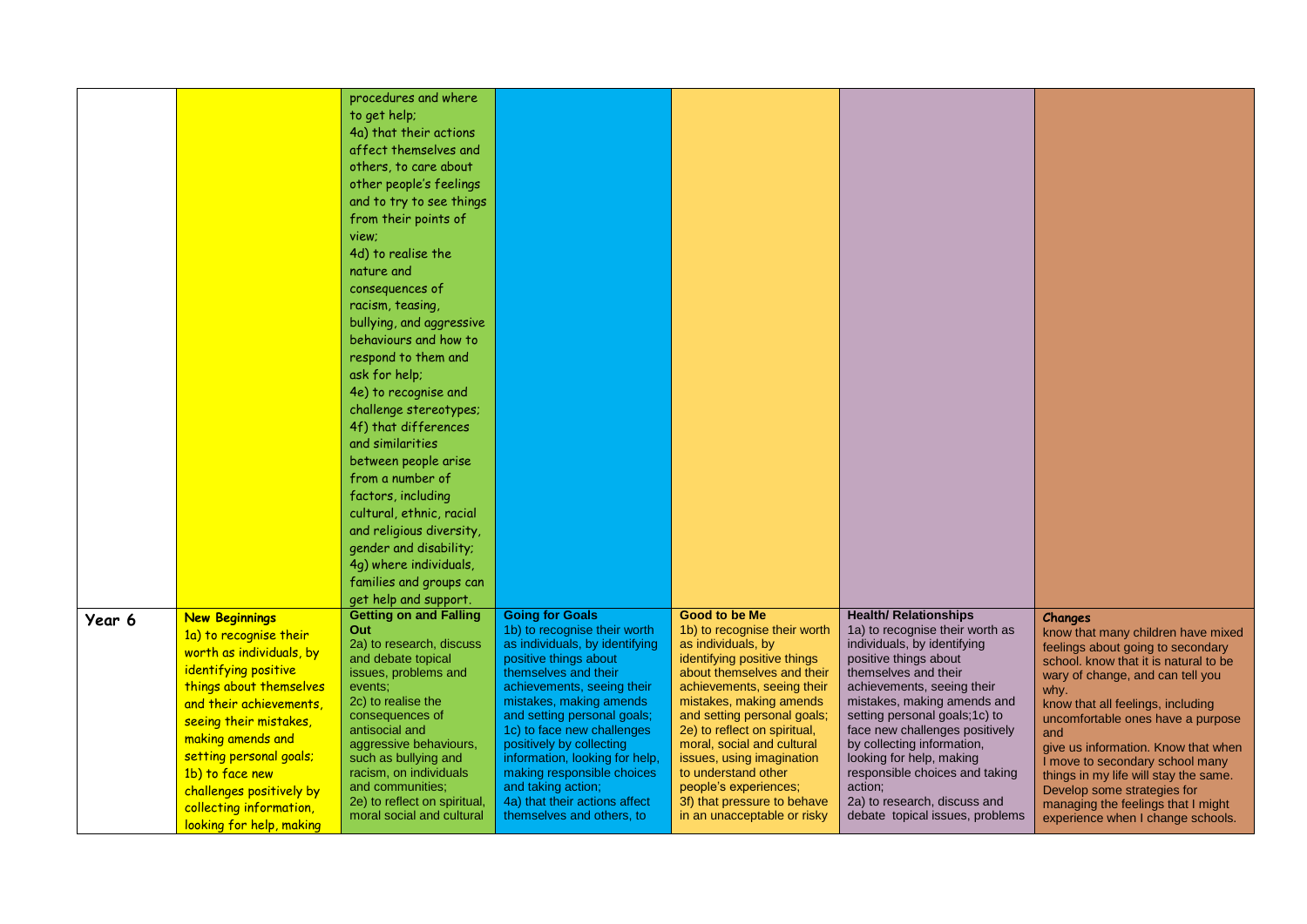| responsible choices and    | issues, using                                          | care about other people's   | way can come from a                                    | and events.                                                          |                                                                         |
|----------------------------|--------------------------------------------------------|-----------------------------|--------------------------------------------------------|----------------------------------------------------------------------|-------------------------------------------------------------------------|
|                            | imagination to                                         | feelings and to try to see  | variety of sources,                                    | 2b) why and how rules and laws                                       | Understand why I behave the way I                                       |
| taking action;             | understand other                                       | things from their points of | including people they know                             | are made and enforced, why                                           | do sometimes when I feel                                                |
| 2a) why and how rules      | people's experiences;                                  | view.                       | and how to ask for help,                               | different rules are needed in                                        | uncomfortable.                                                          |
| and laws are made and      | 2f) to resolve differences                             | Speaking and Listening-T2   | and use basic techniques                               | different situations and how to                                      | Try to understand other people's                                        |
| enforced, why different    | by looking at                                          | 63. To consider examples of | for resisting pressure to do                           | take part in making and                                              | behaviour by thinking about what                                        |
| rules are needed in        | alternatives, making                                   | conflict and resolution,    | wrong;                                                 | changing rules.                                                      | they                                                                    |
| different situations and   | decisions and explaining                               | exploring the language      | 4a) that their actions affect                          | 2e) to reflect on spiritual, moral,                                  | might be feeling or thinking.                                           |
| how to take part in        | choices:<br>4a) that their actions                     | used.                       | themselves and others, to<br>care about other people's | social and cultural issues, using<br>imagination to understand other | To tell you about how people might<br>feel and behave when they go to a |
| making and changing        | affect themselves and                                  |                             | feelings and to try to see                             | people's experiences;                                                | new school.                                                             |
| rules:                     | others, to care about                                  |                             | things from their point of                             | 2f) to resolve differences by                                        |                                                                         |
| 2b) that there are         | other people's feelings                                |                             | view.                                                  | looking at alternatives, making                                      | Sex education                                                           |
| different kinds of         | and to try to see things                               |                             | 4c) to be aware of different                           | decisions and explaining                                             |                                                                         |
|                            | from their points of view;                             |                             | types of relationships,                                | choices;                                                             |                                                                         |
| responsibilities, rights   | 4c) to be aware of                                     |                             | including marriage, and                                | 3a) that their actions affect                                        |                                                                         |
| and duties at home, at     | different types of                                     |                             | those between friends and                              | themselves and others, to care                                       |                                                                         |
| school and in the          | relationship, including                                |                             | families, and to develop                               | about other people's feelings                                        |                                                                         |
| community, and that        | marriage and those                                     |                             | the skills to be effective in                          | and to try to see things from                                        |                                                                         |
| these can sometimes        | between friends and<br>families, and to develop        |                             | relationships.<br><b>Speaking and Listening-T2</b>     | their points of view;<br>3b) to be aware of different                |                                                                         |
| conflict with each other;  | the skills to be effective                             |                             | 63. To consider examples                               | types of relationships, including                                    |                                                                         |
| 2c) to reflect on          | in relationships.                                      |                             | of conflict and resolution,                            | marriage and those between                                           |                                                                         |
| spiritual, moral, social   | 4d) to realise the nature                              |                             | exploring the language                                 | friends and families, and to                                         |                                                                         |
| and cultural issues, using | and consequences of                                    |                             | used.                                                  | develop the skills to be effective                                   |                                                                         |
|                            | racism, teasing, bullying                              |                             |                                                        | in relationships;                                                    |                                                                         |
| imagination to             | and aggressive                                         |                             |                                                        | 3c) about how the body                                               |                                                                         |
| understand other           | behaviours and how to                                  |                             |                                                        | changes as they approach                                             |                                                                         |
| people's experiences;      | respond to them and ask                                |                             |                                                        | puberty                                                              |                                                                         |
| 3a) that their actions     | for help;                                              |                             |                                                        | 3d) which commonly available                                         |                                                                         |
| affect themselves and      | 4e) to recognise and<br>challenge stereotypes;         |                             |                                                        | substances and drugs are legal<br>and illegal and what the effects   |                                                                         |
| others, to care about      | 4f) that differences and                               |                             |                                                        | and risks are.                                                       |                                                                         |
| other people's feelings    | similarities between                                   |                             |                                                        | 3e) to recognise the different                                       |                                                                         |
| and to try to see things   | people arise from a                                    |                             |                                                        | risks in different situations and                                    |                                                                         |
| from their points of       | number of factors.                                     |                             |                                                        | then decide how to behave                                            |                                                                         |
| view;                      | including cultural, ethnic,                            |                             |                                                        | responsibly;                                                         |                                                                         |
|                            | racial and religious                                   |                             |                                                        | 3f) that pressure to behave in                                       |                                                                         |
| 3b) to be aware of         | diversity, gender and                                  |                             |                                                        | an unacceptable or risky way                                         |                                                                         |
| different types of         | disability.                                            |                             |                                                        | can come from a variety of                                           |                                                                         |
| relationships, including   | <b>Speaking and Listening-</b><br>T1 60. To understand |                             |                                                        | sources, including people they                                       |                                                                         |
| marriage and those         | and use a variety of                                   |                             |                                                        | know, and how to ask for help<br>and use basic techniques for        |                                                                         |
| between friends and        | ways to criticise                                      |                             |                                                        | resisting pressure to do wrong;                                      |                                                                         |
| families, and to develop   | constructively and                                     |                             |                                                        | 3g) school rules about health                                        |                                                                         |
| the skills to be effective | respond to criticism.                                  |                             |                                                        | and safety, basic emergency aid                                      |                                                                         |
| in relationships;          | <b>ANTI-BULLYING</b>                                   |                             |                                                        | procedures and where to get                                          |                                                                         |
| 4a) to realise the nature  | WEEK:                                                  |                             |                                                        | help;                                                                |                                                                         |
| and consequences of        | <b>Say No to Bullying-</b>                             |                             |                                                        | 4g) where individuals, families                                      |                                                                         |
|                            | <b>SEAL</b>                                            |                             |                                                        | and groups can get help and                                          |                                                                         |
| racism, teasing, bullying  | 1b) to recognise their                                 |                             |                                                        | support                                                              |                                                                         |
| and aggressive             | worth as individuals, by                               |                             |                                                        |                                                                      |                                                                         |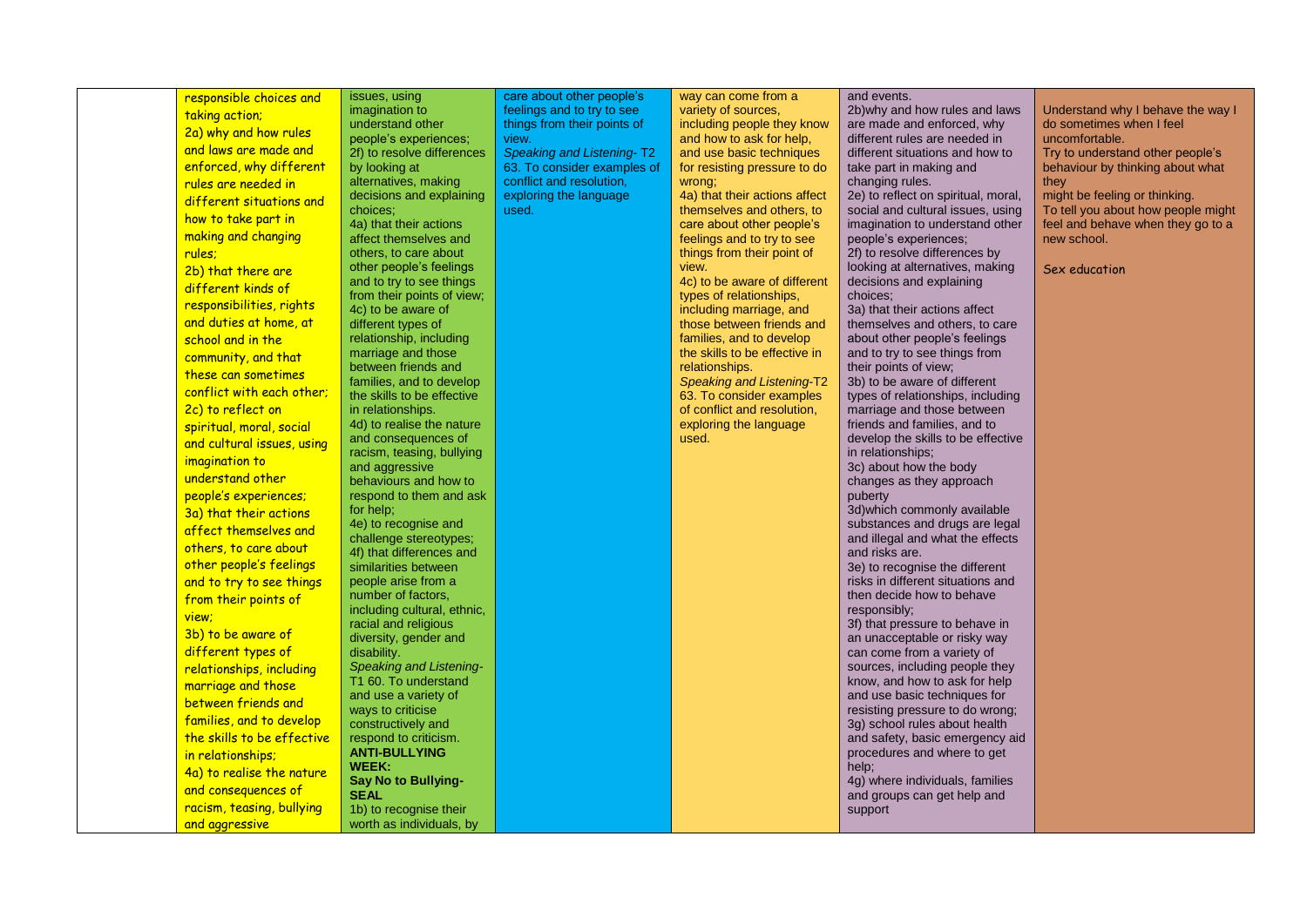|           | behaviours, and how to         | identifying positive         |  |  |
|-----------|--------------------------------|------------------------------|--|--|
|           | respond to them and ask        | things about themselves      |  |  |
| for help. |                                | and their achievements,      |  |  |
|           |                                | seeing their mistakes,       |  |  |
|           | <b>Speaking and Listening-</b> | making amends and            |  |  |
|           | T1 60- To understand           | setting personal goals;      |  |  |
|           | and use a variety f ways       | 1c) to face new              |  |  |
|           |                                | challenges positively by     |  |  |
|           | to criticise                   | collecting information,      |  |  |
|           | constructively and             | looking for help, making     |  |  |
|           | respond to criticism.          |                              |  |  |
|           |                                | responsible choices and      |  |  |
|           |                                | taking action;               |  |  |
|           |                                | 2c) to realise the           |  |  |
|           |                                | consequences of anti-        |  |  |
|           |                                | social and aggressive        |  |  |
|           |                                | behaviours, such as          |  |  |
|           |                                | bullying and racism, on      |  |  |
|           |                                | individuals and              |  |  |
|           |                                | communities;                 |  |  |
|           |                                | 2e) to reflect on spiritual, |  |  |
|           |                                | moral, social and            |  |  |
|           |                                | cultural issues, using       |  |  |
|           |                                | imagination to               |  |  |
|           |                                | understand other             |  |  |
|           |                                | people's experiences;        |  |  |
|           |                                | 2f) to resolve differences   |  |  |
|           |                                |                              |  |  |
|           |                                | by looking at                |  |  |
|           |                                | alternatives, making         |  |  |
|           |                                | decisions and explaining     |  |  |
|           |                                | choices;                     |  |  |
|           |                                | 3e) to recognise the         |  |  |
|           |                                | different risks in different |  |  |
|           |                                | situations and then          |  |  |
|           |                                | decide how to behave         |  |  |
|           |                                | responsibly;                 |  |  |
|           |                                | 3f) that pressure to         |  |  |
|           |                                | behave in an                 |  |  |
|           |                                | unacceptable or risky        |  |  |
|           |                                | way can come from a          |  |  |
|           |                                | variety of sources,          |  |  |
|           |                                | including people they        |  |  |
|           |                                | know, and how to ask         |  |  |
|           |                                | for help and use basic       |  |  |
|           |                                |                              |  |  |
|           |                                | techniques for resisting     |  |  |
|           |                                | pressure to do wrong;        |  |  |
|           |                                | 3g) school rules about       |  |  |
|           |                                | health and safety, basic     |  |  |
|           |                                | emergency aid                |  |  |
|           |                                | procedures and where         |  |  |
|           |                                | to get help;                 |  |  |
|           |                                | 4a) that their actions       |  |  |
|           |                                | affect themselves and        |  |  |